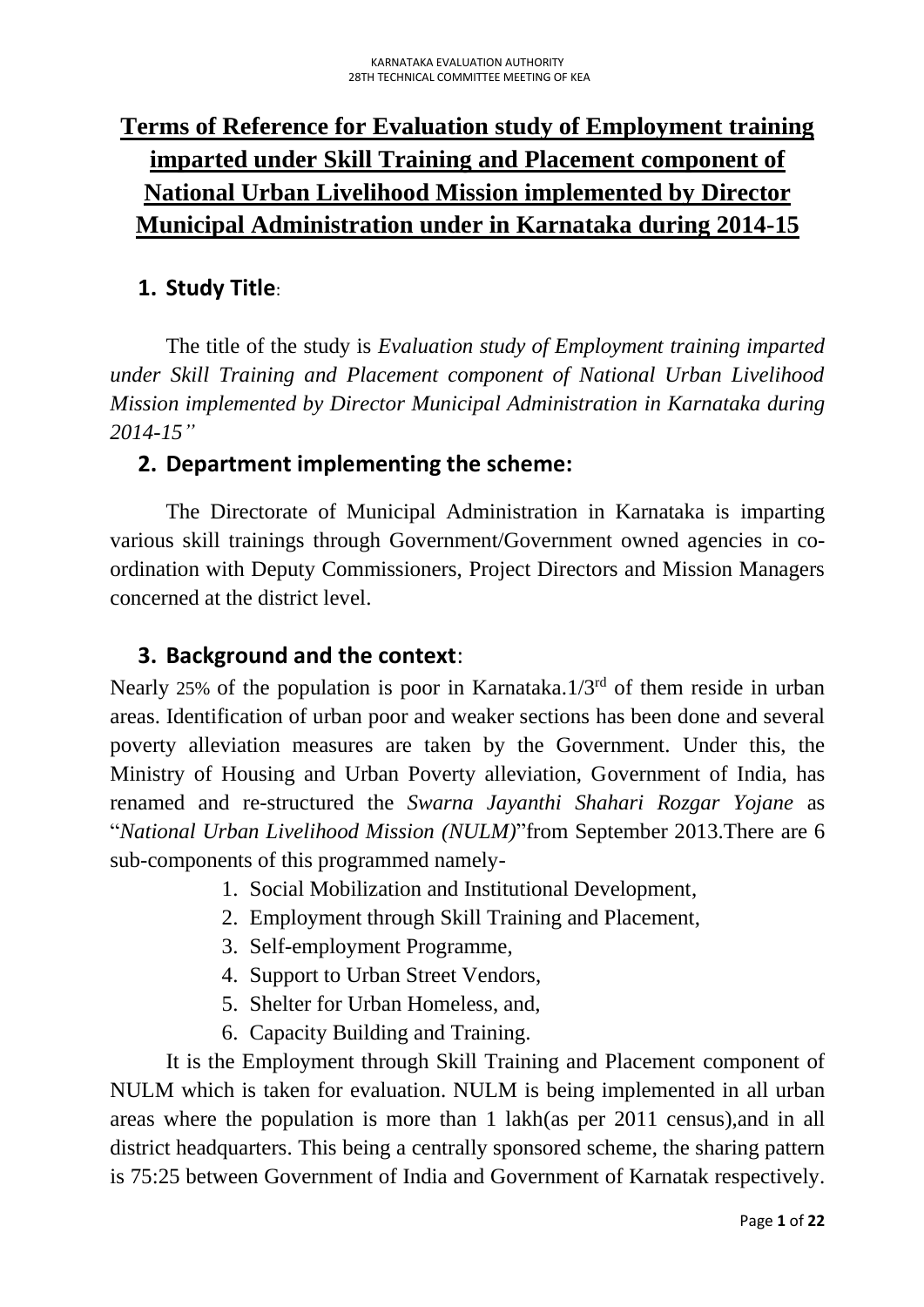It is being implemented in selected 35 Urban Local bodies of the State. For implementation of the scheme, the State has constituted "*Karnataka State Urban Livelihood Samvardhana Samsthe*" which is a society registered this under the Karnataka State Societies Act 1960. Vide Government of Karnataka number ------ For this society, the president of the Governing Council is the Hon'ble Chief Minister and Chairperson of the Executive Committee is the Chief Secretary, Government of Karnataka. In the Executive Committee meeting held under the Chairpersonship of the Chief Secretary on 13.08.2015, it was decided to take up evaluation of quality of training under Employment through Skill Training and Placement (EST&P) component of NULM for the year 2014-15.

## **4. Introduction and Objectives-**

The National Skill Development Policy issued in March 2009 states that the demand for skilled manpower by 2022 is 50 million. Due to increasing urbanization, 50 million non-farm employment opportunities are to be created during the 12<sup>th</sup> Five Year Plan period and same number of people are to be provided certified skill training.

The Employment through Skill Training and Placement (EST&P) component under NULM is designed to provide skill training to the unskilled urban poor as well as to upgrade their existing skills. The program aims to provide skill training to the urban poor to enable them to set-up self-employment ventures or salaried jobs in the private sector. The EST&P program intends to fill the gap between the demand and supply of local skills by providing skill training programs as required by the market.

The ministry of Housing and Urban Poverty Alleviation, Government of India, has issued operational guidelines for implementations of employment through Skill Training & Placement programme vide office memorandum number K-14014/58(8)/2012-UPA dated: 13.12.2013 which is available in the website of Ministry of Housing and Urban Poverty Alleviation Government of India, nulm.gov.in/PDF/NULM.

## **5. Objectives of the Programme:**

The objectives of the employment through Skill Training and Placement (EST&P) programme is-

• To provide an asset to the urban poor in the form of skills for sustainable livelihood.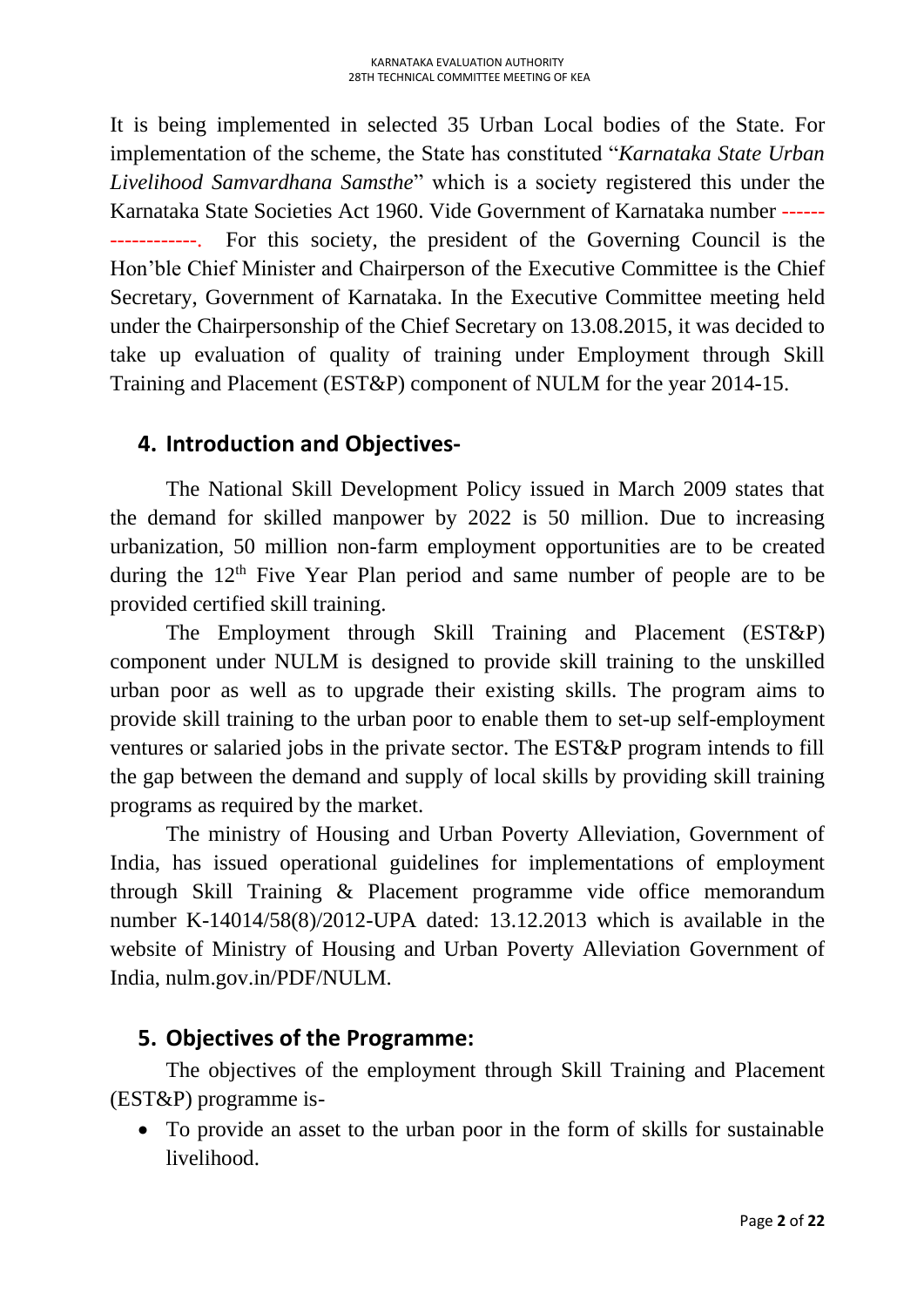- To increase the income of urban poor though structured, market-oriented certified courses that can provide salaried employment and / or selfemployment opportunities which will eventually lead to better living standards and alleviation of urban poverty on a sustainable basis.
- Ensure inclusive growth with increased contribution of skilled urban poor to the National Economy.

## **6. Stipend to Beneficiaries:**

There is no provision under NULM to pay stipend to trainees. But the State gives a stipend of Rs. 3000 for trainees out of funds allocated for SC&STs/OBCs and Physically Handicapped belonging to SC/ST/OBC and Physically Challenged category whose attendance is more than 85%, in the ratio of 24.10%,7.25% and 3% respectively. There are 65 courses under NULM with duration of training ranging from 3 to 4 months. The DMA has imparted training to 46 selected courses during 2014-15.

The list of departments and trade/course wise details of 46 courses where training has been imparted up to March 2015 during 2014-15 is given in *Annexure-1*, and the List of Skill Training Providers Empanelled under NULM is given in *Annexure -2.*The list of 65 courses under Employment through skill training and placement (EST&P)is giving in *Annexure-3.*

Exemption under section 4(g) of the Karnataka Transparency in Public Procurements Act has been obtained from the Finance Department for giving training during 2014-15 from 12 Government departments and Government owned Corporations.

## **7. Institutional Arrangements made for implementation :**

- 1. At the state level the Mission Director, Chief Project Officer, Project Officers and 6 State Mission Managers (Subject Experts),one Office Assistant and Data entry operators.
- 2. In each District there is a Project Director –DUDC with 2 City Mission Managers (subject experts) and one Office Assistant are rendering services.
- 3. At each ULB there is a Corporation Commissioner/ Municipal Commissioner/ Chief Officer, Community Affairs Officer and Community Organisers.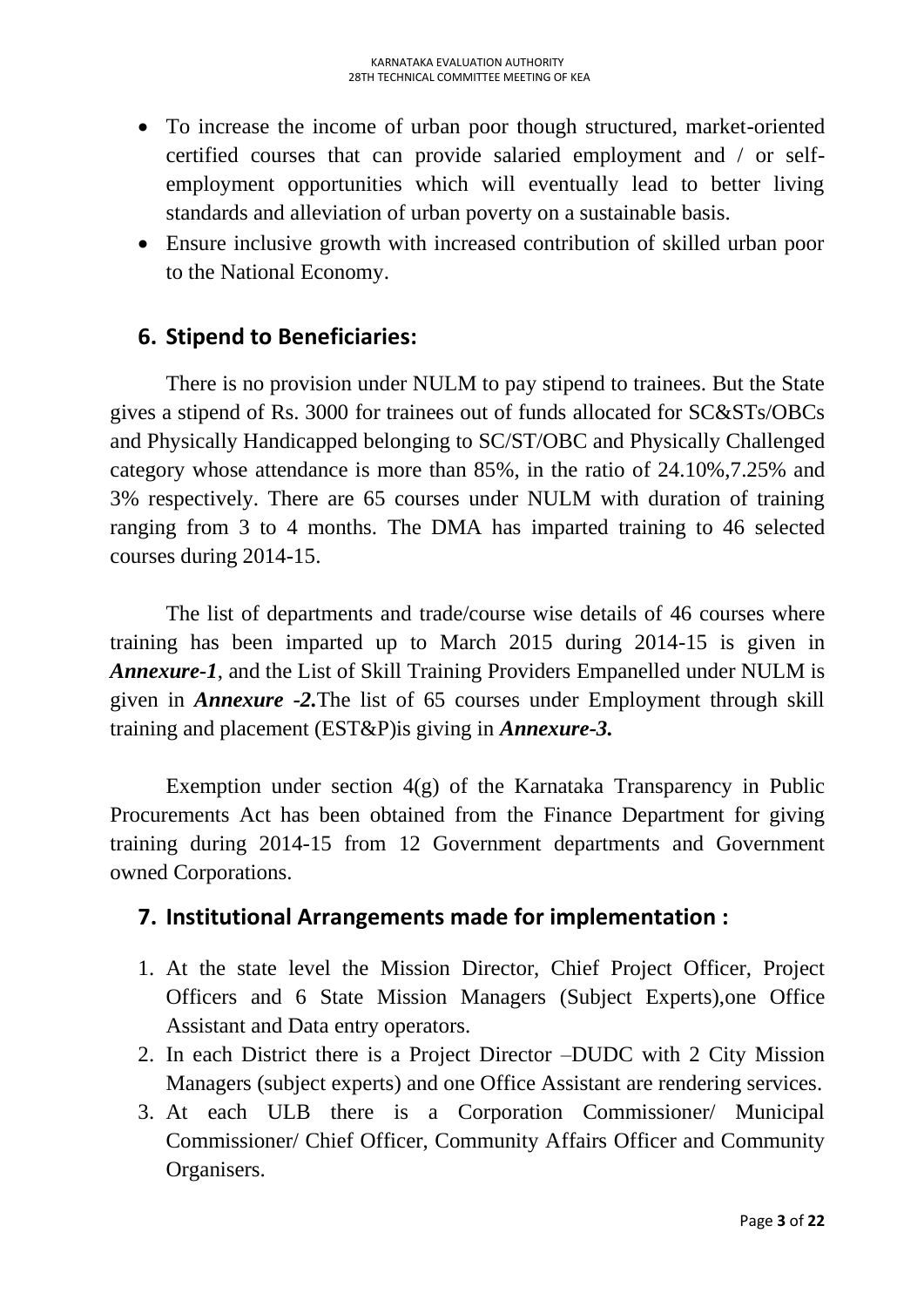- 4. Presently the Directorate of Municipal Administration has issued guidelines to empanel Area Level Federations/ City Level Federations as resource organisations for formation of new SHGs and for their capacity building.
- 5. The Directorate of Municipal Administration has constituted the following committee with the main functions being the formulation of schemes, their effective implementation, administration and financing as per NULM guidelines under chairpersonship of the Deputy Commissioner vide office order number DMA/UPAMU/NULM/CB&T/CR-02/2014-15 dated: 22.05.2014.

| 1. Deputy Commissioner                                    | Chairperson     |
|-----------------------------------------------------------|-----------------|
| 2. Project Director, DUDC                                 | Member-convenor |
| 3. Joint Director, Industries & Commerce                  | Member          |
| 4. District Nodal Officer, Employment & Training Member   |                 |
| 5. District Health Officer                                | Member          |
| 6. District officers of Social Welfare/Tribal             |                 |
| Welfare/Backward Classes & Minorities                     | Member          |
| 7. Deputy Director, Food & Civil Supplies                 | Member          |
| 8. Deputy Director of Public Instructions                 | Member          |
| 9. Executive Engineering, PWD                             | Member          |
| 10. Managers of lead Banks and his representatives Member |                 |
| 11. Representatives of SHGs and member of                 |                 |
| <b>SHG</b> Federations                                    | Member          |
| 12. Municipal Commissioner                                | Member          |
| 13. Any other members included by the                     |                 |
| Chairperson                                               | Member          |

Further, operational guidelines fixing responsibilities to all the stakeholders connected is covered under office order number DMA/UPAMU/NULM/CB&T/CR-67/2014-15, dated: 16.06.2014.

**Certification**: For issuing certificates after the training programme is over, 5 STPs have been authorised to issue certificates. These are KGTTI, GTTC, CIPET, RTO (LMV) and KSRTC (for Heavy Motor Driving Licence). The certification for other STPs is to be done by RDAT Hyderabad. RDAT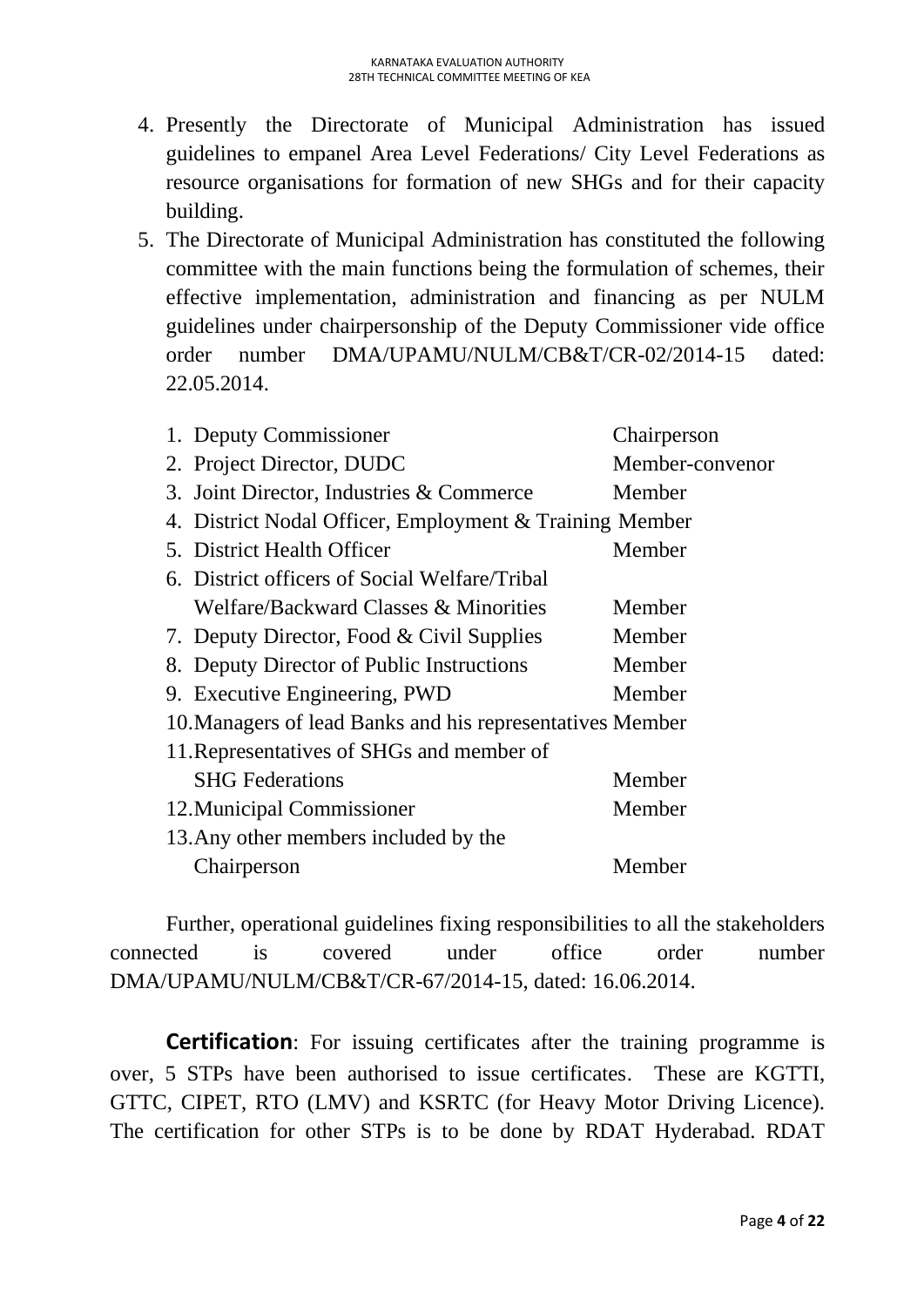Hyderabad, visits the NULM cities and conducts a written examination of the trained candidates through assessing bodies and issue certificates.

# **8. Purpose of the Study:**

- 1. The purpose of the study is to evaluate the quality of training.
- 2. To evaluate whether the training has enabled the urban poor beneficiaries to access gainful wage employment and self-employment opportunities in Government/Boards/Corporations resulting in improvement in their livelihood on a sustainable basis.
- 3. Further, it is also to be ascertained whether any institutional credit facility is made available for self-employment after the training, to those who have not got employment elsewhere. EDP training is to be imparted by ULBs for three to seven (3-7) days through RSETI and RUDSETIs.
- 4. To suggest for improvement in the scheme guidelines if any, find loop holes in the process of implementation and suggest measures to be taken for better and effective implementation of the scheme and its continuation with modifications if any.

# **9. Monitoring of the scheme:**

- Progress is reviewed by the Director of Municipal Administration with all the Project Director of District Urban Development Cell.
- Monthly programme implementation calendar- MPIC
- Review of progress through Video conference with ULBs
- Monthly progress report MPR
- Online updating in MIS

# **10. Financial and Physical Progress of Employment through Skill Training and Placement (EST&P) during 2014-2015:**

|                   |                    | No of                | No of                |                | <b>Persons helped</b> |
|-------------------|--------------------|----------------------|----------------------|----------------|-----------------------|
| <b>Allocation</b> | <b>Expenditure</b> | <b>Beneficiaries</b> | <b>Beneficiaries</b> | <b>Persons</b> | for self-             |
|                   |                    | targeted             | covered              | employed       | employment            |
|                   |                    |                      | 32200 covered        |                |                       |
|                   |                    | 64000                | (out of the above    |                |                       |
| 94.84             | 25.51              |                      | 6526                 | 0              | 0                     |
|                   |                    |                      | Completed)           |                |                       |
|                   |                    |                      |                      |                |                       |

**(Rs. Lakhs)**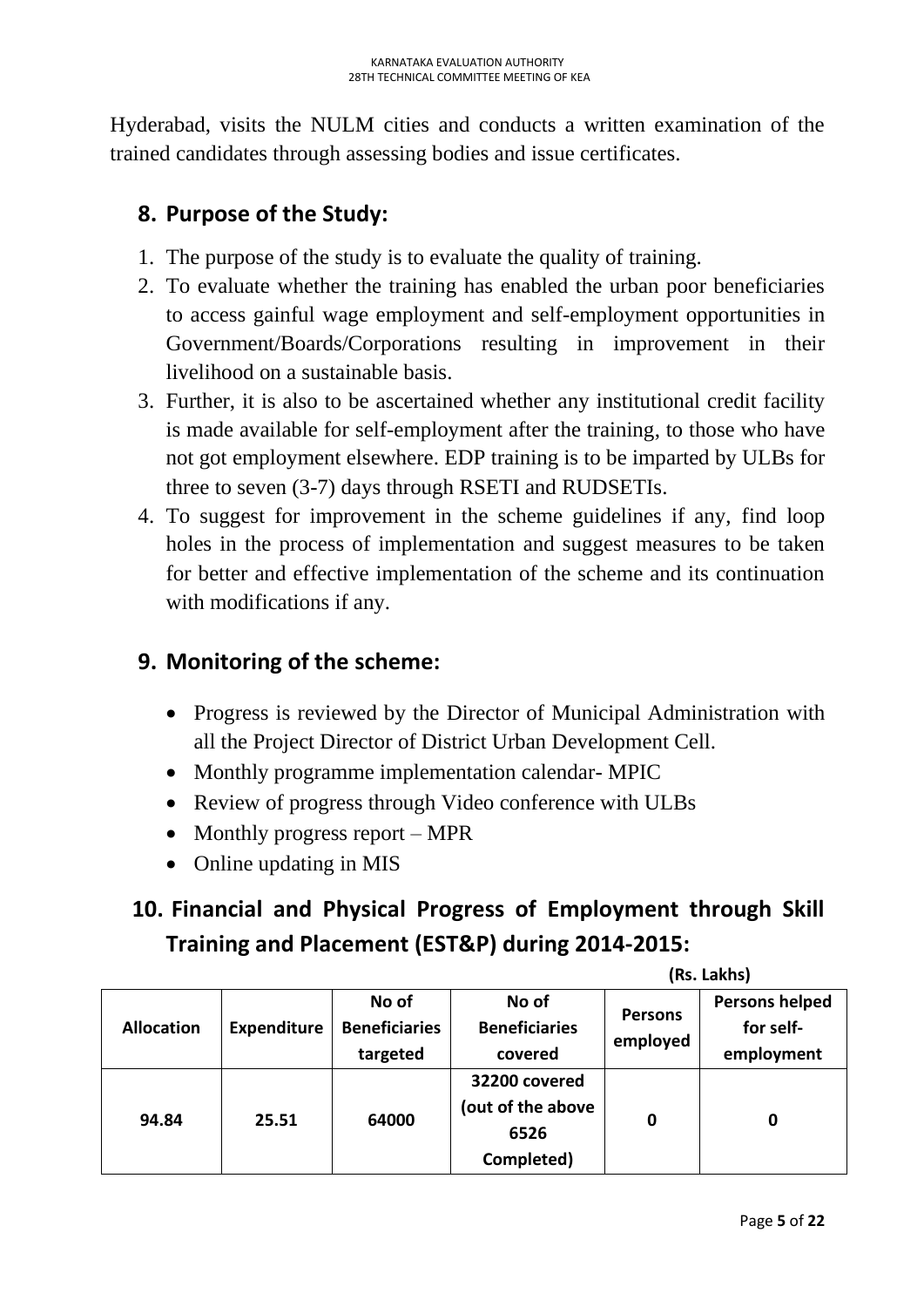## **11. Sampling and Evaluation Methodology:**

There are 35 NULM cities in which the employment through skill training and placement component of NULM is implemented. These cities are grouped into 4 revenue divisions for sampling purpose. 11 cities fall under Bengaluru division and 8 each under other three revenue divisions. Purposive sampling is adopted to selected 3 cities/urban areas from each of the revenue divisions, but from Bengaluru division 4 cities are selected, such that they cover all the skills in which trainings are imparted. From the sampled cities so selected, 10% of the beneficiaries covered in all districts as a whole (482 is the number arrived after rounding off the fractions and inclusion of at least one principle) are to be evaluated from a sample population of 4645 beneficiaries with specific reference to the quality of training imparted, placement of candidates in Government/Boards/Corporations. In case placement is not done, number of candidates helped under NULM for getting institutional credit and make them self-employed after EDP training. **This sample will be used to answer all evaluation questions other than 1,2,4,7,8,12 to 15, 17 and 19 to 24 that follow later.**

In the selected cities showing no achievement, the target for few courses, mainly from agencies like VTP and KGTTI were set, but these were not met.It is to be evaluated why the training courses did not start in these cities and problems encountered in achieving the target is to be detailed.

| Sl.no.         | <b>District</b>  | <b>CIP</b><br><b>ET</b> | <b>KSR</b><br><b>TC</b> | <b>RG</b><br><b>RH</b><br><b>CL</b> | GT&<br><b>TC</b> | <b>DIC</b>   | Fire &<br><b>Emerg</b><br>encies | <b>DE</b><br>T | <b>RSE</b><br><b>TI</b> | <b>VTP</b>   | <b>KEO</b><br><b>NICS</b> | <b>KGT</b><br>TI | <b>LM</b><br>$\mathbf v$ | <b>HEALTH</b> | <b>Total</b> |
|----------------|------------------|-------------------------|-------------------------|-------------------------------------|------------------|--------------|----------------------------------|----------------|-------------------------|--------------|---------------------------|------------------|--------------------------|---------------|--------------|
| $\mathbf{1}$   | Chitradurga      | 0                       | 0                       | 0                                   |                  |              | 0                                | $\overline{a}$ |                         |              |                           |                  |                          | 10            | 14           |
| $\overline{2}$ | Kolar            | $\mathbf{1}$            | 0                       | 0                                   | 4                |              | $\mathbf{1}$                     |                |                         |              |                           |                  | 4                        |               | 10           |
| 3              | Bhadravathi      | 1                       | $\overline{2}$          | 8                                   |                  |              | $\mathbf 0$                      |                | 10                      |              |                           |                  |                          |               | 21           |
| 4              | Chickballapur    | 1                       | 0                       | 5                                   |                  |              | $\overline{2}$                   |                |                         |              | 7                         |                  | 3                        |               | 18           |
|                | <b>Sub Total</b> | 15                      | 2                       | 13                                  | 4                | $\mathbf{0}$ | 3                                | 4              | 10                      | $\mathbf{0}$ | 7                         | 0                | 7                        | 10            | 75           |

**THE NULM SAMPLE FOR 2014-15**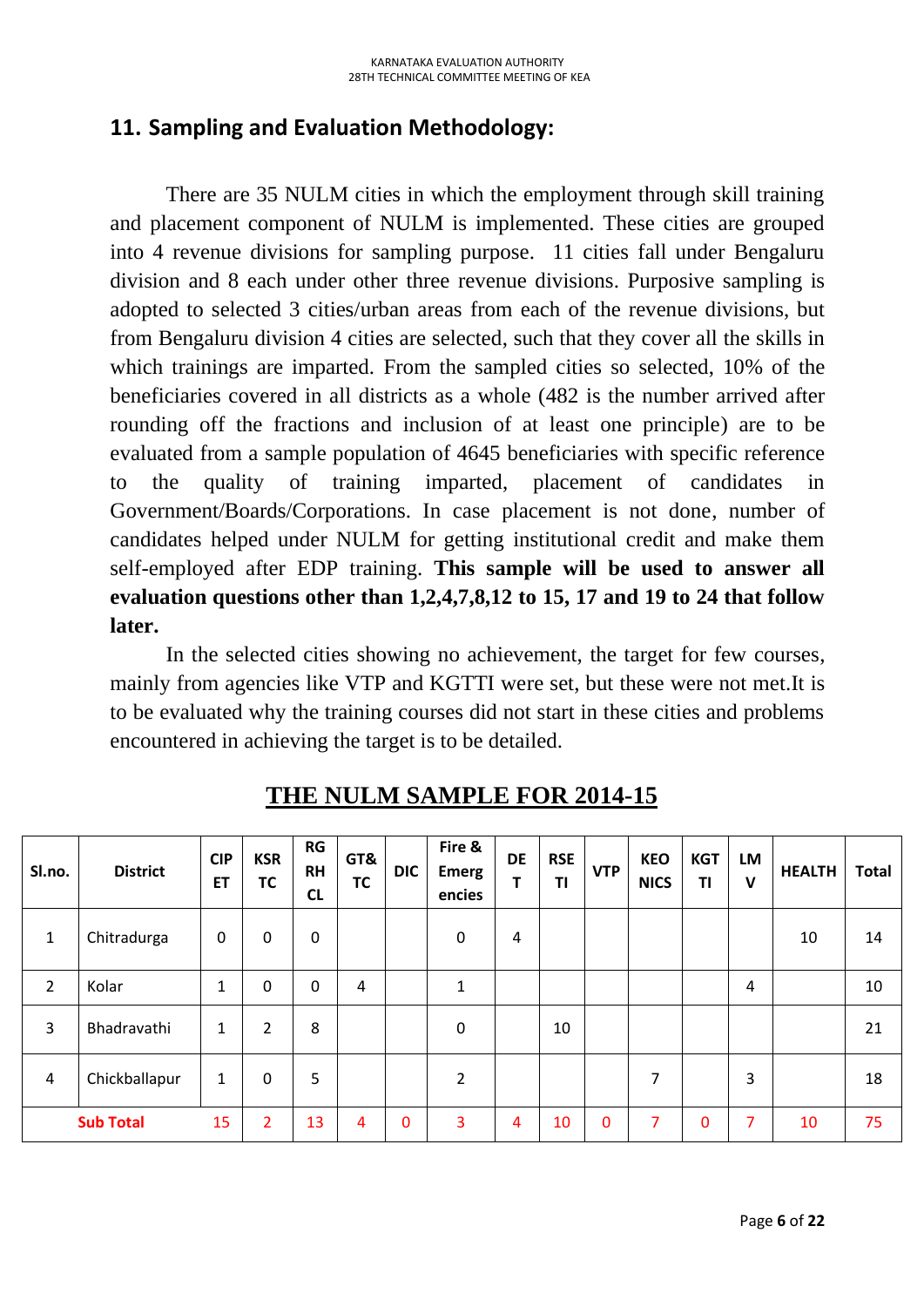| Sl.no.         | <b>District</b>      | <b>CIP</b><br><b>ET</b> | <b>KSR</b><br><b>TC</b> | <b>RG</b><br><b>RH</b><br>CL | GT&<br><b>TC</b> | <b>DIC</b>  | Fire &<br><b>Emerg</b><br>encies | <b>DE</b><br>T | <b>RSE</b><br><b>TI</b> | <b>VTP</b>     | <b>KEO</b><br><b>NICS</b> | <b>KGT</b><br><b>TI</b> | <b>LM</b><br>$\mathbf{V}$ | <b>HEALTH</b> | <b>Total</b> |
|----------------|----------------------|-------------------------|-------------------------|------------------------------|------------------|-------------|----------------------------------|----------------|-------------------------|----------------|---------------------------|-------------------------|---------------------------|---------------|--------------|
| 5              | Mangalore            | 0                       | $\overline{2}$          |                              |                  |             | $\pmb{0}$                        |                | 3                       |                |                           |                         |                           |               | 5            |
| 6              | Hassan               | $\mathbf{1}$            | 5                       | $\mathbf 0$                  |                  | 30          | $\pmb{0}$                        | $\overline{3}$ |                         |                | 8                         |                         | $\overline{4}$            |               | 51           |
| $\overline{7}$ | Chamarajanag<br>ar   | $\mathbf{1}$            | $\mathbf 0$             | 0                            |                  |             | $\pmb{0}$                        |                |                         |                | 30                        |                         | 24                        |               | 55           |
|                | <b>Sub Total</b>     | $\overline{2}$          | $\overline{7}$          | 0                            | $\overline{0}$   | 30          | 0                                | 3              | 3                       | $\overline{0}$ | 38                        | 0                       | 28                        | $\mathbf 0$   | 111          |
| 8              | Vijayapura           |                         | $\mathbf{1}$            | 16                           |                  |             | $\pmb{0}$                        |                | 10                      |                | 35                        |                         | 15                        |               | 77           |
| 9              | Hubbali -<br>Dharwad | 0                       | $\mathbf 0$             | $\mathbf 0$                  |                  |             | $\boldsymbol{0}$                 | $\overline{2}$ |                         |                | 15                        |                         | $\overline{4}$            |               | 21           |
| 10             | Ranibennur           | $\mathbf 0$             | $\overline{2}$          | 4                            |                  |             | $\boldsymbol{0}$                 |                |                         |                | 11                        |                         | 10                        |               | 27           |
|                | <b>Sub Total</b>     | 0                       | $\overline{3}$          | 20                           | $\mathbf{0}$     | $\mathbf 0$ | $\mathbf 0$                      | $\overline{2}$ | 10                      | $\mathbf 0$    | 61                        | 0                       | 29                        | $\mathbf 0$   | 125          |
| 11             | <b>Bidar</b>         |                         | 3                       | 12                           |                  |             | $\mathbf 0$                      | 10             |                         |                | 9                         |                         |                           |               | 34           |
| 12             | Hospet               | $\mathbf 0$             | $\mathbf{1}$            |                              |                  |             | $\mathbf 0$                      | $\overline{7}$ |                         |                | 84                        |                         | 19                        |               | 111          |
| 13             | Koppal               |                         | $\mathbf 0$             | 5                            |                  | 5           | $\mathbf 0$                      |                | 3                       |                | $\overline{2}$            |                         | 11                        |               | 26           |
|                | <b>Sub Total</b>     | 0                       | 4                       | 17                           | $\overline{0}$   | 5           | 0                                | 17             | 3                       | $\mathbf{0}$   | 95                        | 0                       | 30                        | $\mathbf 0$   | 171          |
|                | <b>Grand Total</b>   | 17                      | 16                      | 50                           | $\overline{4}$   | 35          | 3                                | 26             | 26                      | $\pmb{0}$      | 201                       | $\mathsf 0$             | 94                        | 10            | 482          |

FGDs to be held with all the stake holders at district and State level. Separate FGDs are to be held with beneficiaries to know the problems faced by them. The evaluated to find loopholes if any, and suggestion to be given for improvement in the process of implementation and continuation of the programme with or without modifications. Further, highlighting a few success stories and failure also in the report giving reasons for success or failure.

## **12. Evaluation questions (Inclusive not exhaustive):**

1. Has the awareness about the existence and time schedule of the training programme, skills/Skill Training Providers been created in all the NULM cities? Are these enough? What more measures can be suggested if there are deficiencies NULM city/ skill/training institution?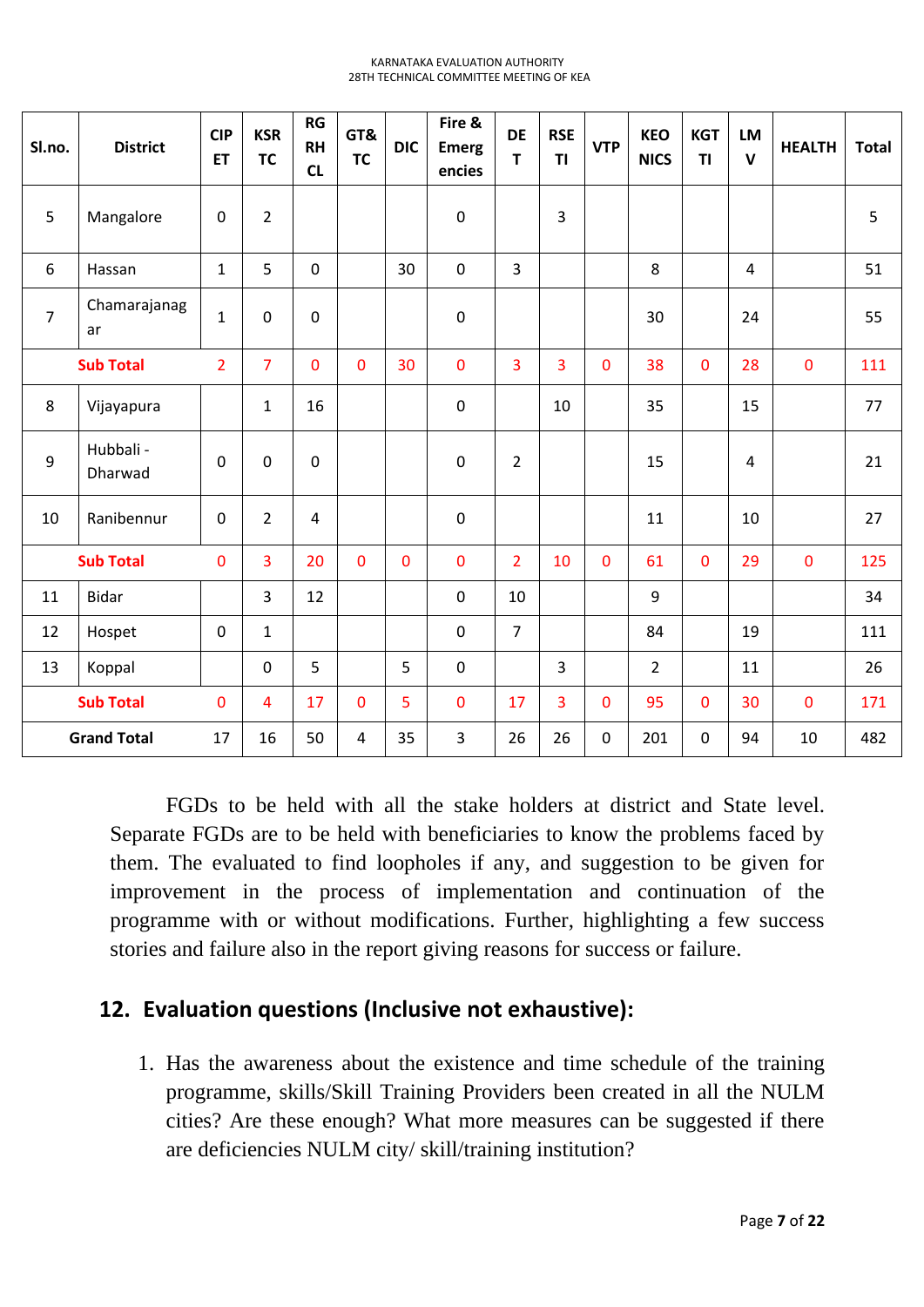- 2. In how many skills, cities and Skill Training Providers are the trainings outsourced? In doing outsourcing, what is the pattern of cost/revenue sharing that is followed between the Skill Training Provider and the outsourced training provider?
- 3. In case of outsourced trainings, does the outsourced training provider charge any kind of fee, in the name of training expenses or under some pseudonym, from the candidates? If yes, which are these cases and what are the charges collected?
- 4. Do all the trainings related to a particular skill and imparted by a particular Skill Training Provider run simultaneously all over the State? If not, why not?
- 5. Is the syllabus, training content, training pedagogy and skill imparting methodology uniform of all trainings of a particular skill imparted by a Skill Training Provider all over the State (particularly in case of outsourcing of trainings)?If not, why so?
- 6. Whether the candidates for trainings have been selected by following the eligibility conditions stipulated in letter no. DMA/UPAMU/EST&P/CR/66/2014-15 dated: 10.10.2014? If not, please list out the deviations Skill wise, City wise and Skill Training Provider wise.
- 7. Has the ratio of 33% women, 15% minority and 3% Physical Handicapped in the candidates selected been maintained as stipulated in the NULM guidelines? If not, why not?
- 8. Is there a documented fair, transparent and rigorous system of inclusion and exclusion in the selection of candidates for this programme? If not, what should be the criteria of inclusion and exclusion?
- 9. Did all the selected candidates joined the training programme? If not, what is the reason for not joining?
- 10.What is the academic and social profile of the candidates who completed the trainings?
- 11.Were soft skills training given to the selected candidates during their training? If so, what are these?
- 12.How percentage of candidates got salaried employment in (a)Government, (b) Boards and (c) Corporations of the government and (d) private companies after the training?{Skill wise, City wise and Skill Training Provider wise figures may be reported}.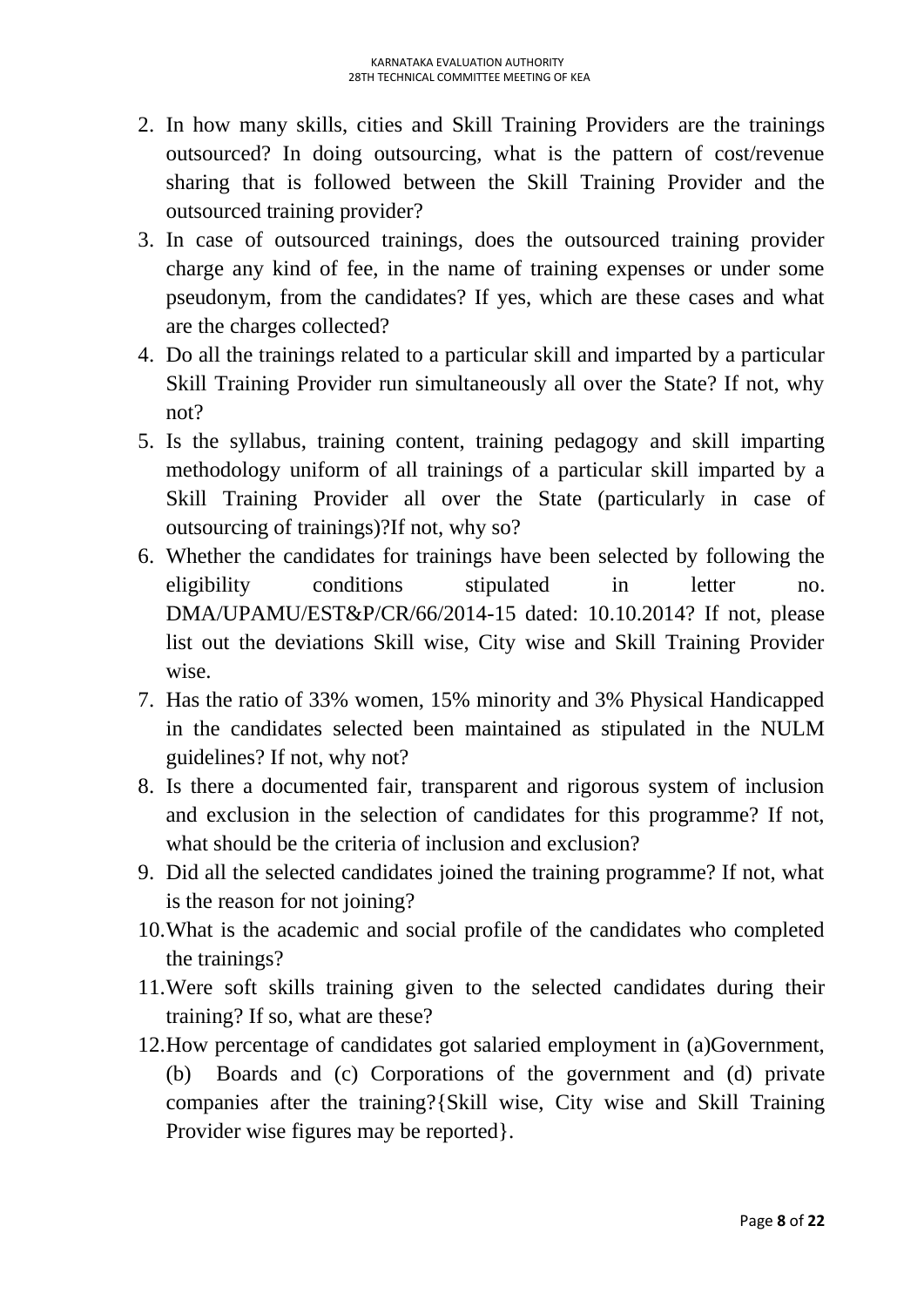- 13.What percentage of candidates did not get salaried employment within one month of completion training? {Skill wise, City wise and Skill Training Provider wise figures may be reported}.
- 14. What are the results and pattern that emerges from the analysis of the data reported in the previous two questions?
- 15.Who provided the certification to the successful candidates? {Skill wise, City wise and Skill Training Provider wise figures may be reported}. Was this in conformity with the certification provided in NULM guidelines? If not, where are the deviations seen?
- 16.How much time (in days) elapsed between the completion of training and awarding of certificate? Did the time gap affect employment opportunity of the candidate?
- 17.What is the action taken by the Skill Training Providers on the candidates who did not get appointment after training? Was their tracking done? If yes, for how long was it done?
- 18.How many of the trained candidates were facilitated bank linkages/subsidy after training for self-employment under the Prime Minister's Employment Guarantee Scheme(PMEGP) or any other scheme.
- 19.What is the penalty imposed to the Skill Training Providers who have not provided placement/self-enterprise set up support to at least 50% of the successfully trained candidates? {Skill wise, City wise and Training Institution wise figures may be reported}If so, what is the amount of penalty levied? How much of the penalty has been realised?
- 20.In how many cases has the certification agency declared the candidates as failed?{Skill wise, City wise and Skill Training Provider wise figures may be reported} What action was taken for re-training and reassessment of the candidates? In case retraining and reassessment is done, who paid the cost of this?
- 21.Is there a data base in public domain consisting of all successful but unemployed trainees maintained at some level in the district or State, which any individual/ government department or parastatal/ private sector enterprise/ business house can refer to get skilled personnel of their requirement? If not, should that be done as used to be in the case of employment exchange in the past?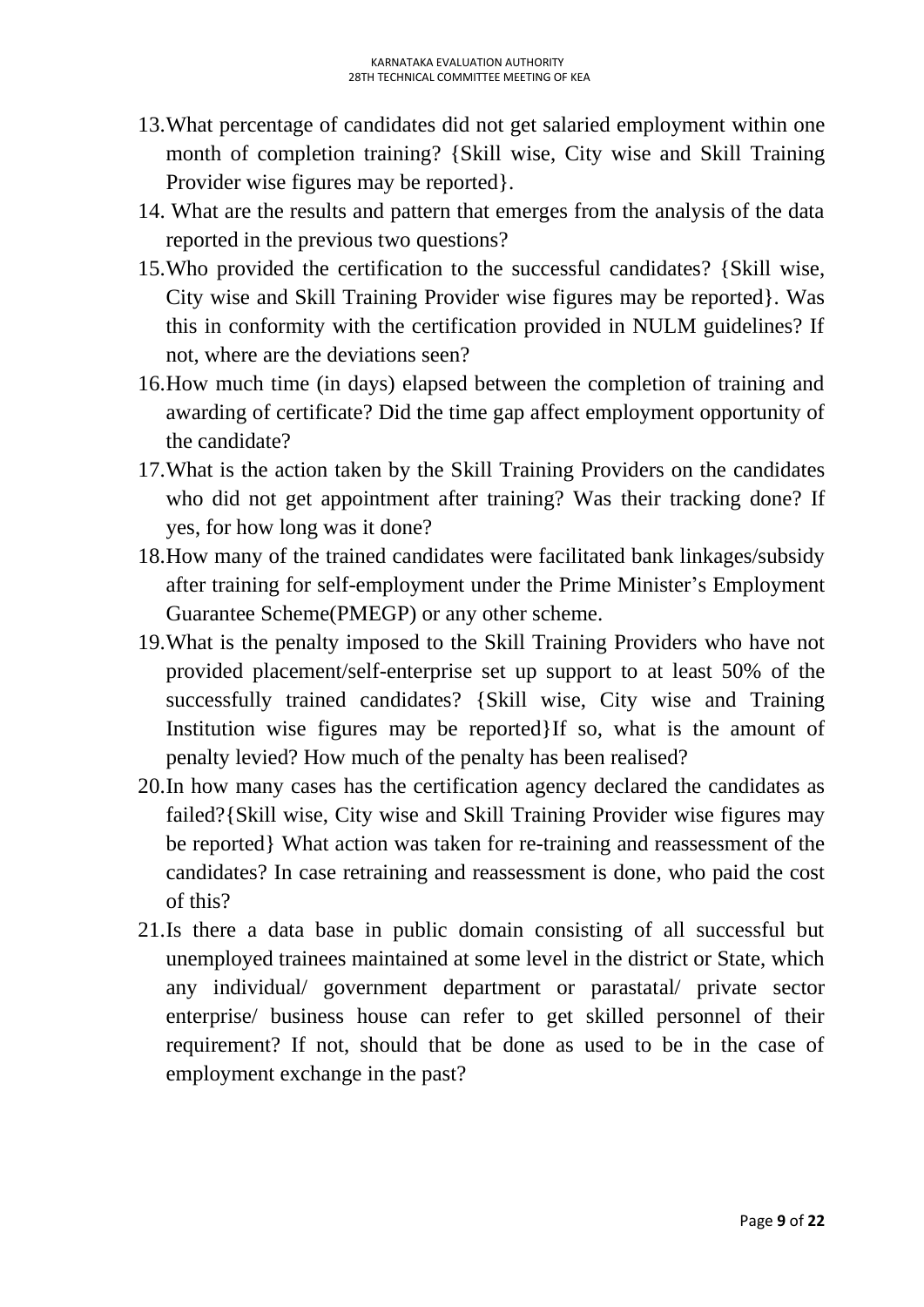- 22.Has the skill gap analysis been done at the city level showing industry or trade wise demand and requirement of industries? If yes, what the demand for trades? If not, has the district wise skill gap analysis prepared by NSDC been referred?
- 23.When was the course content and training syllabus last revised? Please document this Skill and Skill Training Provider wise. Can these be rated as correct, complete and up to date? Which of these need to be revised or updated or both?
- 24.Should the programme be continued? If no, why so? If yes, with what changes?{Skill wise, City wise and Skill Training Provider wise changes may be suggested}.

### **13.Deliverables time schedule:**

The Director of Municipal Administration will provide the available district wise data in the Head Office regarding Skill Training Providers (STPs), courses/trades to the Evaluation Consultant Organisation (ECO).Further, Director of Municipal Administration to address letter to all the Deputy Commissioners, Commissioners of Corporations, Project Directors and Mission Managers concerned and Skill Training Providers (STPs) to furnish necessary information and co-operate with the consultant organization in completing the study in the stipulated time. It is expected to complete the study in 6months' time, excluding the time taken for approvals. The evaluating agency is expected to adhere to the following timelines and deliverables.

| a. Work plan submission  | : Two months after signing the<br>agreement.                           |
|--------------------------|------------------------------------------------------------------------|
| b. Field Data Collection | : One month from date of work<br>plan approval.                        |
|                          | c. Draft report Submission : One month after field data<br>collection. |
|                          | d. Final Report Submission: One month from draft report<br>submission. |
| e. Total duration        | $: 6$ Months                                                           |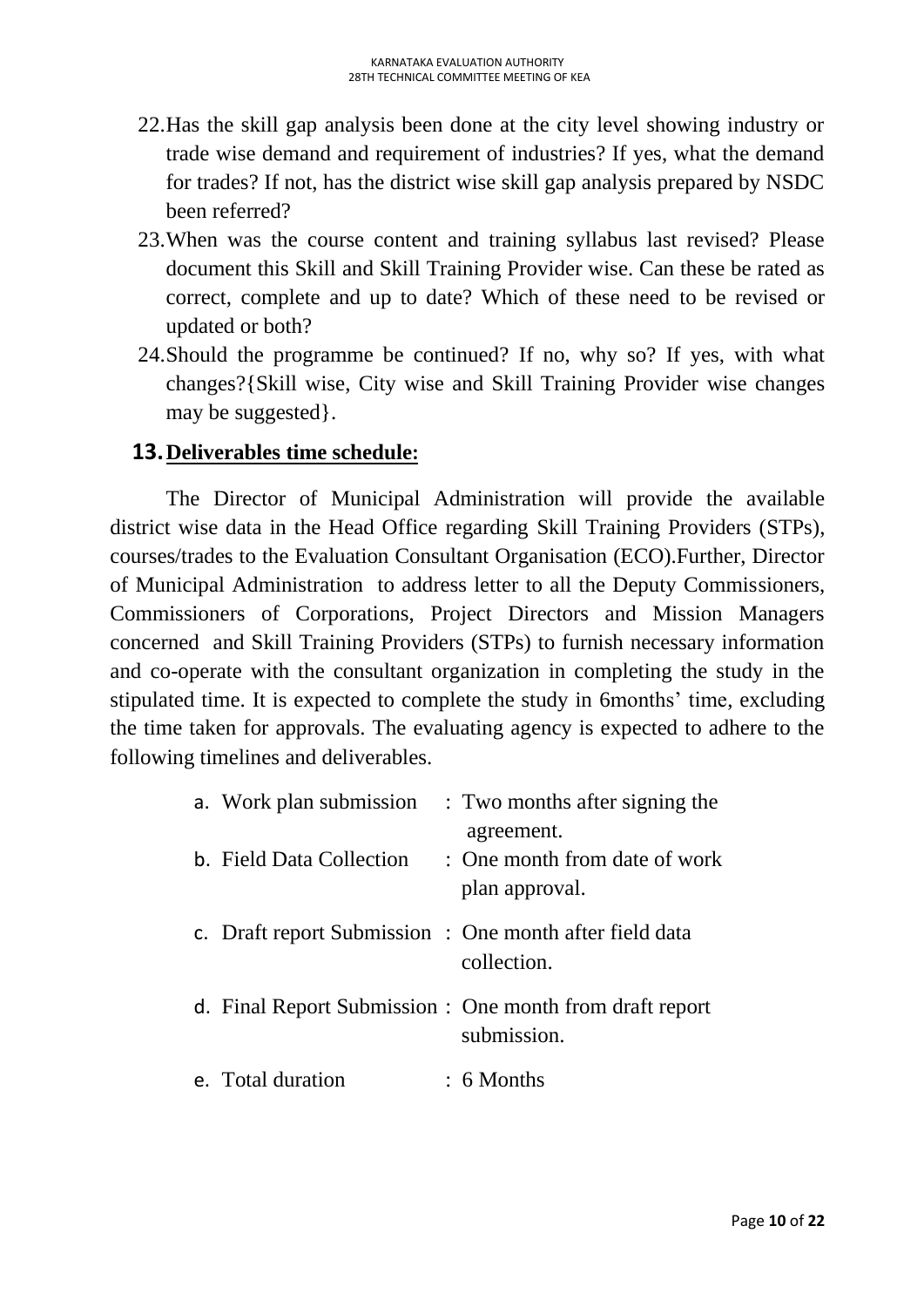## **14.Minimum Qualifications of Core team members:**

The core team should comprise of the following members (the list is inclusive not exhaustive) should have technical qualifications/experience as stated below-

- i. Two masters in Engineering with minimum 10 years' experience. (The one with higher or better qualifications of the two will be the Principal Investigator), (**Two persons with masters in two different streams of Engineering)**
- ii. A masters in Social Science/Social Work (*Member)*.

## **or more/better, and in such numbers that the evaluation is completed within the scheduled time prescribed by the ToR.**

## **Consultant Evaluation Organizations who do not meet these criteria will not be considered for doing the evaluation.**

### **15. Agency for evaluation:**

The evaluating agency should be finalized as over provision of the Karnataka Transparency in Public Procurement Act and Rules, but without compromising on the quality.

### **16.Contact person to get further details about the study:**

Dr. Manjula, Director of Municipal Administration, Bengaluru. Phone number 22866302, emai[ldmablr@gmail.com](mailto:dmablr@gmail.com) and Dr. M.Nagaraj, Chief Project Officer, Phone numbers 22860364/9986475253 will be the contact persons for giving information and details for this study.

## **17. Qualities Expected from the Evaluation Report:**

The following are the points, only inclusive and not exhaustive, which need to be mandatorily followed in the preparation of evaluation report:-

a) By the very look of the evaluation report it should be evident that the study is that of Director of Municipal Administration, Bengaluru and Karnataka Evaluation Authority (KEA) which has been done by the Consultant Evaluation Organization. It should not intend to convey that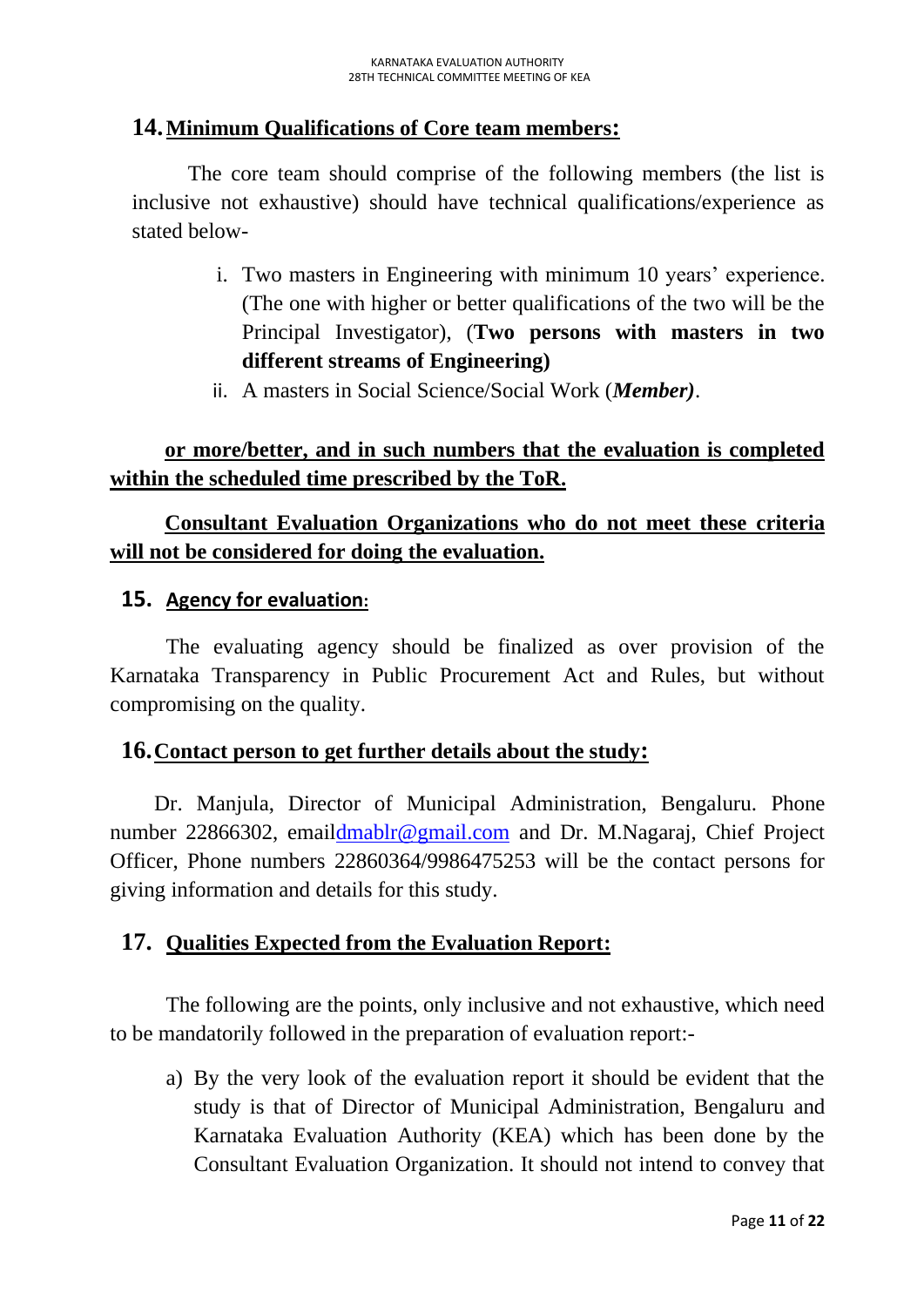the study was the initiative and work of the Consultant Evaluation Organization, merely financed by the Director of Municipal Administration, Bengaluru and Karnataka Evaluation Authority (KEA).

- b) The evaluation report should generally conform to the United Nations Evaluation Guidelines (UNEG) "*Standards for Evaluation in the UN System" and "Ethical Standards for Evaluations*". The report should be complete and logically organized in a clear but simple language. Besides conforming to the qualities covered in the Terms of Reference, it should be arranged in the following order –
	- 1. Title and opening page.
	- 2. The Index.
	- 3. List of acronyms and abbreviations.

4. Executive Summary – A stand-alone section that describes the program, gives purpose and scope of evaluation, the evaluation methodology, key findings, constraints and recommendations.

5. Sector history – A section that briefly covers the history of the sector under which the scheme/program being evaluated falls. It should give recent data taken from reliable and published sources.

6. The objectives and performance of the program being evaluated – The section will include the stated objectives of the program and the physical and financial achievements of the program in the period of evaluation. It should cover the description of the target group, the aim of the program and the method of selection of beneficiary (if included in the program).

- 7. Review of literature / past evaluation reports.
- 8. Evaluation Methodology This should include the sample size and details of sample.
- 9. Findings of the evaluation study.
- 10.Limitations/constraints in the evaluation study.
- 11.Recommendations that flow from the evaluation.

This should be followed by the following Annexures –

(A) The sanctioned Terms of Reference of the study.

(B) The survey tools and questionnaires.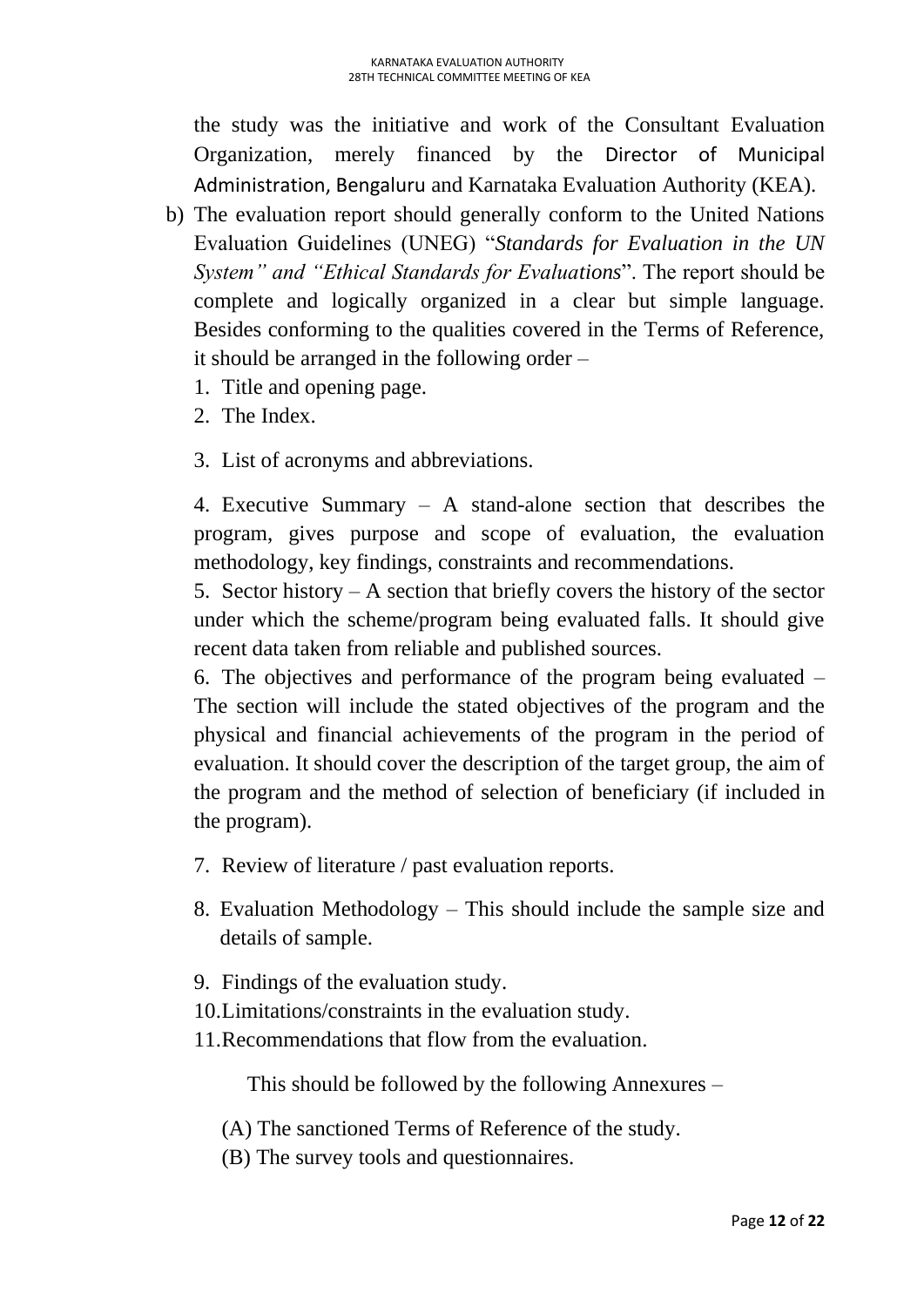- (C) List of persons with addresses personally interviewed.
- (D)The places, dates, and number of persons covered by

Focus Group Discussions (FGD).

- (E) Compilation of case studies / best practices.
- (F)Table showing details of major deviations, non conformities, Digressions of the program.

## **18.Cost and Schedule of Budget release**

Output based budget release will be as follows-

- a. The First instalment of Consultation fee amounting to 20% of the total fee **can** be paid as advance to the Consultant Evaluation Organization after the approval of the inception report, but only on execution of a bank guarantee of a scheduled nationalized bank valid for a period of at least 12 months from the date of issuance of advance.
- b. The Second instalment of Consultation fee amounting to 40% of the total fee **can** be paid to the Consultant Evaluation Organization after the approval of the Draft report.
- c. The Third and final instalment of Consultation fee amounting to 40% of the total fee **will** be paid to the Consultant Evaluation Organization after the receipt of the 30 hard copies in English and 30 hard copies in Kannada and 3 soft copies of the final reports in both the languages in such format as prescribed in the agreement, along with all original documents containing primary and secondary data, processed data outputs, study report and soft copies of all literature used to the final report.

Taxes will be deducted from each payment as per rates in force. In addition, the Consultant Evaluation Organization is expected to pay statutory taxes at their end.

 This is intended to be an internal evaluation study, which means that the cost of the study will be borne by the line department. They are expected to allot the work to a competent evaluating agency following the procedure of Karnataka Transparency in Public Procurement Act and Rules and in consultation with the Karnataka Evaluation Authority. This should be done as early as possible, but not later than 30 days from the approval of the ToR. The evaluating agency should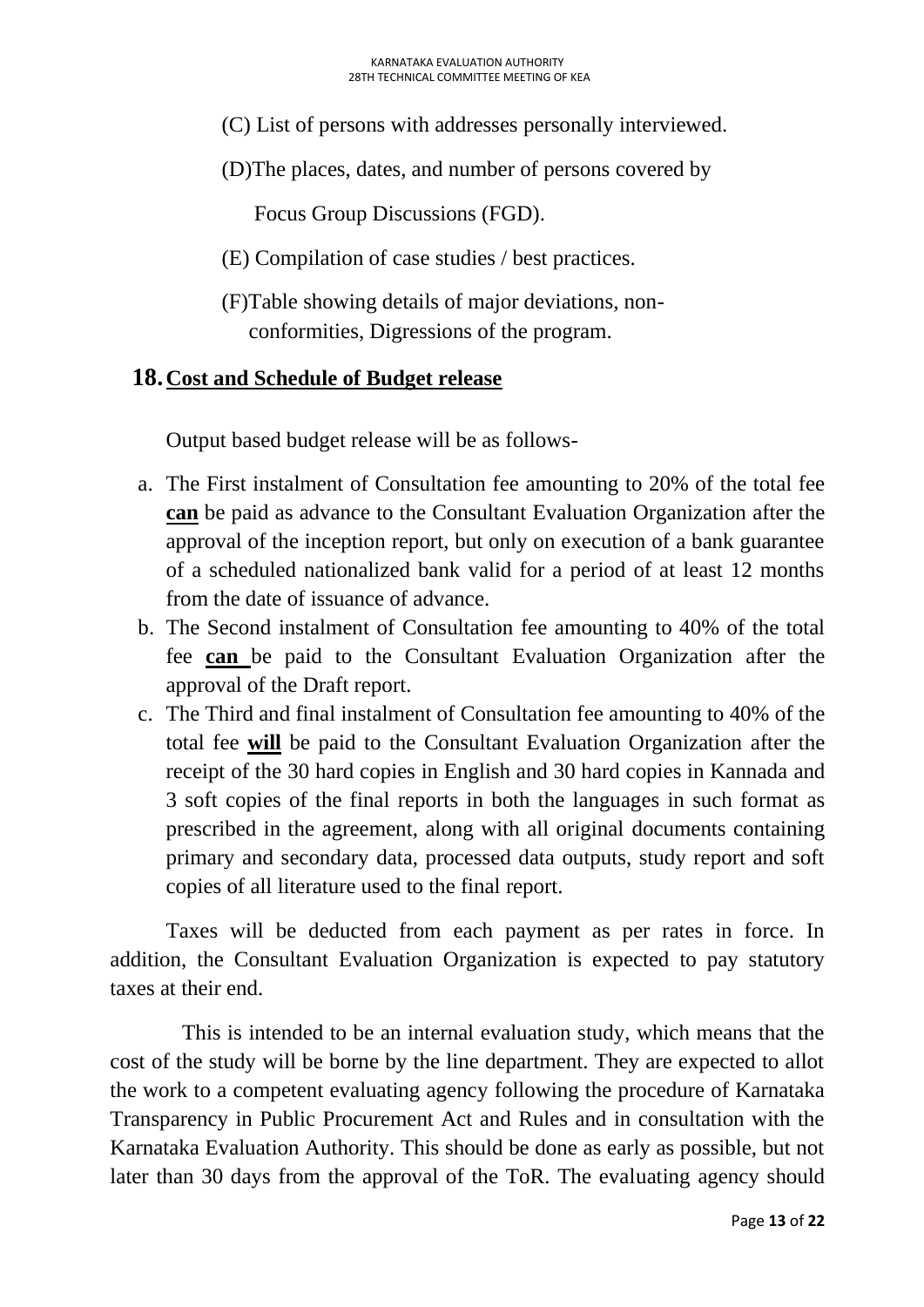present the inception report before the Technical Committee of the KEA within 30 days of the allotment of study to them.

# **The entire process of evaluation shall be subject to and conform to the letter and spirit of the contents of the government of Karnataka order number PD/8/EVN (2)/2011 dated 11th July 2011 and orders made there under.**

 Chief Evaluation Officer Karnataka Evaluation Authority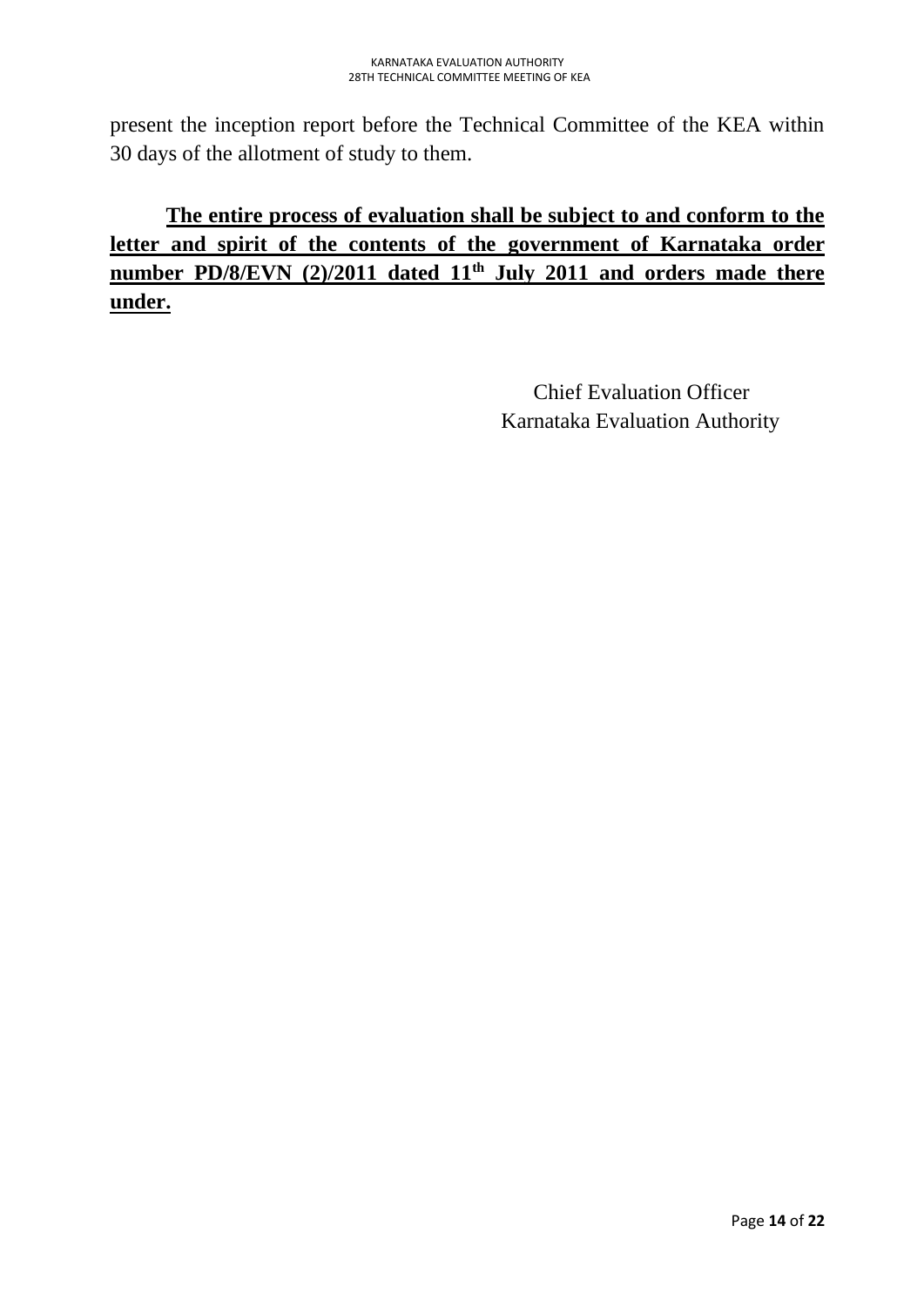## *ANNEXURE-1*

### **List of Skill Training Providers Empanelled under NULM**

#### **State: Karnataka**

| Sl.<br>N <sub>o</sub> | Name of the Skill<br><b>Training Provider</b>                                   | <b>Skill Training Provider's</b><br><b>Head Office</b><br><b>Address and Contact Details</b><br>(Phone, Fax & Email id)                                                                                                           | <b>List of Trades Empanelled to</b><br>provide Training                                                                                                                                                                                                                                                                                                                                                                                                                       | <b>Process</b><br>adopted for<br><b>Empanelment</b>                |
|-----------------------|---------------------------------------------------------------------------------|-----------------------------------------------------------------------------------------------------------------------------------------------------------------------------------------------------------------------------------|-------------------------------------------------------------------------------------------------------------------------------------------------------------------------------------------------------------------------------------------------------------------------------------------------------------------------------------------------------------------------------------------------------------------------------------------------------------------------------|--------------------------------------------------------------------|
| $\mathbf{1}$          | Government Tool<br>Room & Training<br>Center (GT&TC),<br>Bangalore              | Rajajinagar, Industrial Estate,<br>Bangalore-5600401,<br>Ph no:080-23352118,<br>Fax-080-23301683,<br>E-mail-gttcb@giasbgol.vsnl.net.in                                                                                            | 1. CNC Turning<br>2. CNC Milling<br>3. Turner<br>4. Miller<br>5. Auto cad/solid works                                                                                                                                                                                                                                                                                                                                                                                         | <b>State</b><br>Govt/Skill<br>Development<br>Mission<br>Empanelled |
| $\overline{2}$        | Karnataka German<br><b>Technical Training</b><br>Institute (KGTTI),<br>Gulbarga | CoE Building, Govt. ITI Campus,<br>MSK Mill Road, Gulbarga -<br>585101, INDIA. Phone: +91 -<br>8472 - 252111.<br>E-mail Id-kgttiglb@gmail.com<br>KGTTI, Dairy Circle, Labour<br>department campus, Bannerghata<br>road, Bangalore | 1. CNC Turning<br>2. CNC Milling<br>3. Turner<br>4. Miller<br>5. Auto cad/solid waste<br>6. Basic Embedded System<br>Course<br>7. Advanced welding<br>Technologies<br>8. Advance Embedded System<br>9. IT Essential Hardware &<br>Software(ITE)<br>10. Motor and Pump Maintance<br>11. Industrial & House wiring<br>14. Networking Technologies<br>15.3 D Product/tool desigener<br>16. Micro Controller<br>programming and Interface<br>17. Automobile Service<br>Technician | <b>State</b><br>Govt/Skill<br>Development<br>Mission<br>Empanelled |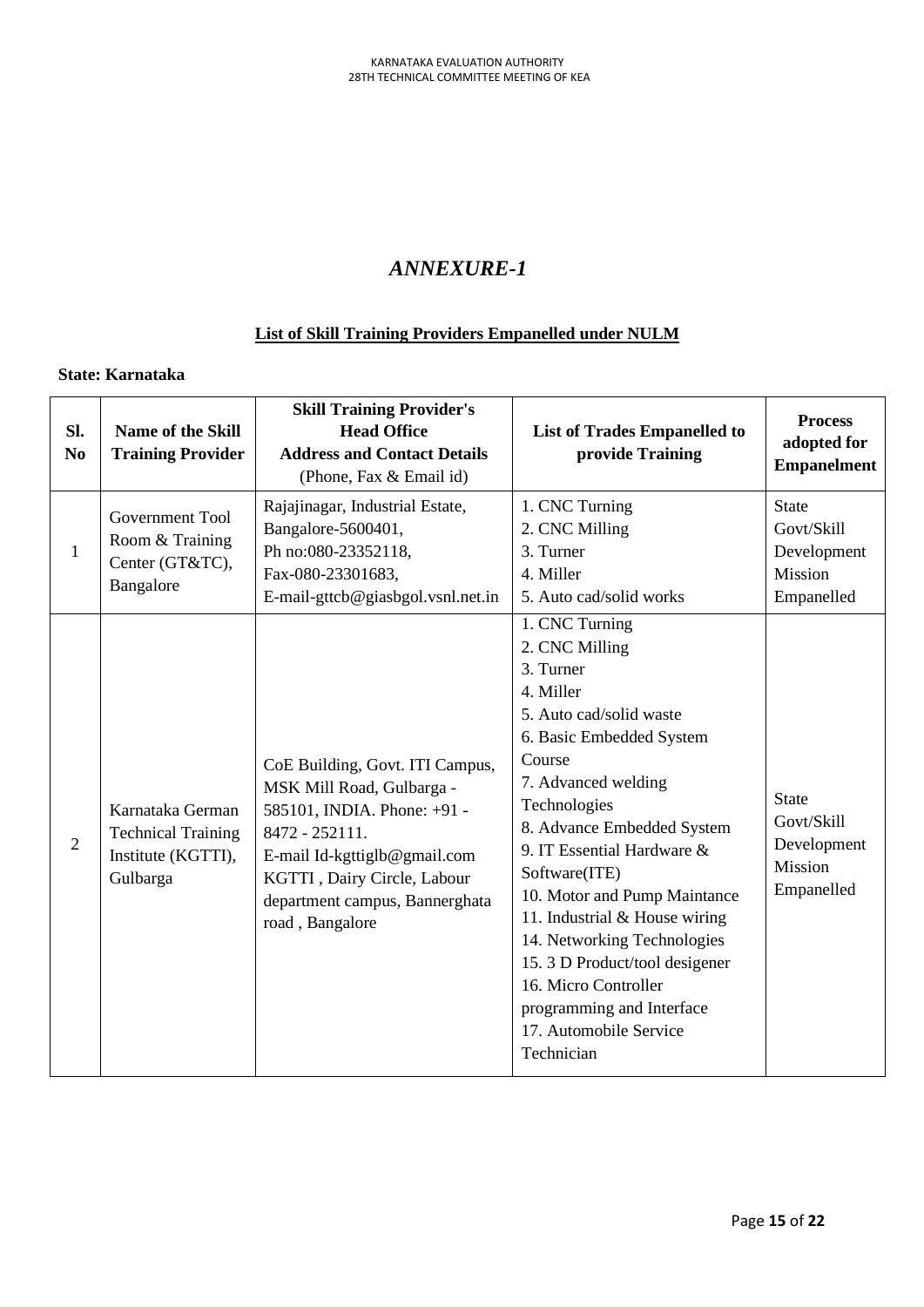| Sl.<br>N <sub>0</sub> | <b>Name of the Skill</b><br><b>Training Provider</b>                                                | <b>Skill Training Provider's</b><br><b>Head Office</b><br><b>Address and Contact Details</b><br>(Phone, Fax & Email id)                                                                          | <b>List of Trades Empanelled to</b><br>provide Training                                                                                                                                                                                                                                                                                                                                                                                                                            | <b>Process</b><br>adopted for<br><b>Empanelment</b>                |
|-----------------------|-----------------------------------------------------------------------------------------------------|--------------------------------------------------------------------------------------------------------------------------------------------------------------------------------------------------|------------------------------------------------------------------------------------------------------------------------------------------------------------------------------------------------------------------------------------------------------------------------------------------------------------------------------------------------------------------------------------------------------------------------------------------------------------------------------------|--------------------------------------------------------------------|
| 3                     | Karnataka State<br>Electronics<br>Development<br>Corporation<br>Limited,<br>(KEONICS)<br>Bangalore  | Karnataka State Electronics Devp.<br>Corp. Ltd. nd Floor, TTMC 'A'<br>Block, BMTC, ShanthiNagar,<br>K.H.Road, Bangalore - 560 027,<br>Ph: 91-80-22272203, 22225645<br>E-mail mdkeonics@kr.nic.in | 1. Computer Fundamentals & MS<br>office, Internet, DTP<br>2. Accounting & Tally<br>3. Soft Skills, spoken English &<br><b>Communication skills</b><br>4. Basic Embedded System<br>Course<br>5. Advanced embedded system<br>6. Computer Hardware and<br>Networking<br>7. Intractive Web designing<br>8. Advanced Training in<br>Computer Application (ATCA)<br>9. Diploma in Computer teacher<br>training course<br>10. Compter Programming (CPR)<br>11. Call Centre Training (CCT) | <b>State</b><br>Govt/Skill<br>Development<br>Mission<br>Empanelled |
| $\overline{4}$        | Karnataka State<br>Road Transport<br><b>Coporation Limited</b><br>(KSRTC),<br>Bangalore             | Karnataka State Road Transport<br>Coporation Limited (KSRTC),<br>2782, Lalbagh Road, Shanthi<br>Nagar, Bangalore- 560027,<br>Karnataka<br>Ph-22221321<br>E-mail id-mdksrtc@gmail.com             | 1. Heavy Vehicle Driving                                                                                                                                                                                                                                                                                                                                                                                                                                                           | <b>State</b><br>Govt/Skill<br>Development<br>Mission<br>Empanelled |
| 5                     | Karnataka<br>Construction<br>Workers Skill<br>Training and<br>Development<br>Academy<br>(KCWST&DA), | Plot 1-4, North Block, Rajajinagar<br>IT Park, Rajajinagar Industrial<br>Town, Bangalore - 560 044. Tel<br>(O): 91-080-23118888, Fax: 91-<br>080-23145085, Email ID:<br>rgrhcl@nic.in            | 1. Basic Carpenter<br>2. Bar bender or Mason<br>3. Plumbing $&$ sanitation<br>4. Basic Electrical & House<br>wiring                                                                                                                                                                                                                                                                                                                                                                | <b>State</b><br>Govt/Skill<br>Development<br>Mission<br>Empanelled |
| 6                     | District Junior<br><b>Health Training</b><br>Institure (DJHTI),<br>Bangalore                        | Commissioner, Directorate Health<br>& Family Welfare, Anand rao<br>circle, Bangalore, Ph-22874039(O)<br>080-22354085(O), Emil-<br>comhfw@gmail.com                                               | 1. Midwifery Assistant & Basic<br>Anatomy & Physiology2. Nursing<br>Aids3. Health care multipurpose<br>worker4. Radiology Technician &<br>Basic anatomy & physiology5.<br><b>Bedside Assistants</b>                                                                                                                                                                                                                                                                                | <b>State</b><br>Govt/Skill<br>Development<br>Mission<br>Empanelled |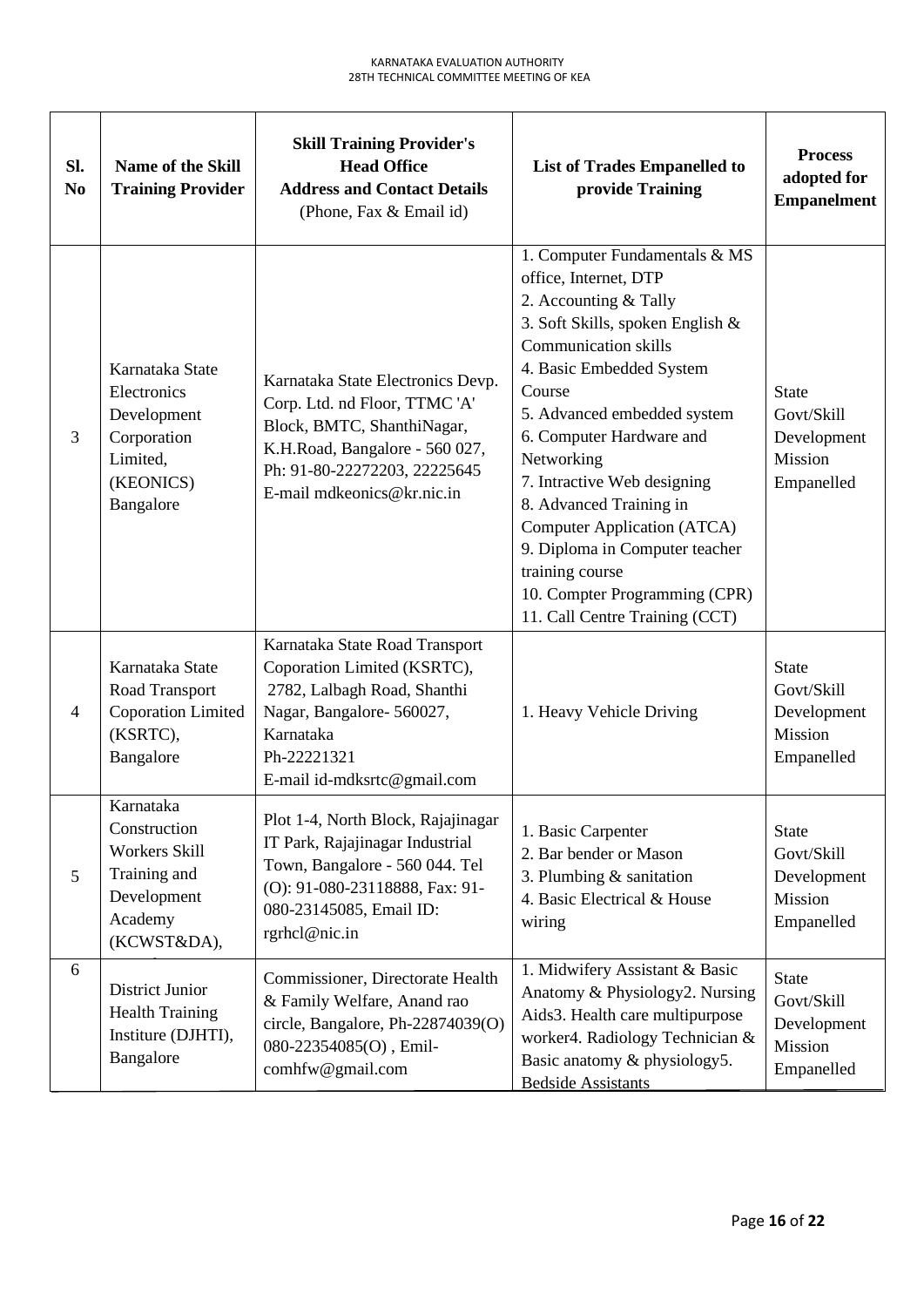| SI.<br>N <sub>0</sub> | <b>Name of the Skill</b><br><b>Training Provider</b>           | <b>Skill Training Provider's</b><br><b>Head Office</b><br><b>Address and Contact Details</b><br>(Phone, Fax & Email id)                                                                                                                              | <b>List of Trades Empanelled to</b><br>provide Training                                                                                                                                                                                                                                                                                          | <b>Process</b><br>adopted for<br><b>Empanelment</b>                |
|-----------------------|----------------------------------------------------------------|------------------------------------------------------------------------------------------------------------------------------------------------------------------------------------------------------------------------------------------------------|--------------------------------------------------------------------------------------------------------------------------------------------------------------------------------------------------------------------------------------------------------------------------------------------------------------------------------------------------|--------------------------------------------------------------------|
| $\tau$                | RTO Registered<br><b>LMV</b> Driving<br>schools                | Commissioner for Transport, 1st<br>Floor, 'A' Block, TTMC Building,<br>Shantinagar, Bangalore - 560 027,<br>Phone: 080-22214900<br>Fax: $080 - 22235804$<br>e-mail:transcom@nic.in                                                                   | 1. Light Motor Vehicle Training                                                                                                                                                                                                                                                                                                                  | <b>State</b><br>Govt/Skill<br>Development<br>Mission<br>Empanelled |
| 8                     | Directorate of<br>Employment &<br>Training (DET),<br>Bangalore | Directorate of Employment &<br>Training, "Kaushalya Bhavan",<br>Dairy Circle, Bannerghatta road,<br>Bangalore - 560 029, Phone:<br>25189100 Fax: 26647150,<br>e-mail<br>id:emptrg@kar.nic.in                                                         | 1.4 Wheeler Basic Automotive<br>servicing & Overhauling<br>2. 2 Wheeler Basic Automotive<br>& Overhauling<br>3. Rewinding of AC/DC motors &<br>maintenance of batteries<br>4. Electrical Fitter<br>5. Wall Spray Painter Training<br>6. Welding (Gas+Arc+Cutting)<br>7. Electronic Mechanic<br>8. Repair and Maintenance of<br>office electronic | <b>State</b><br>Govt/Skill<br>Development<br>Mission<br>Empanelled |
| 9                     | Department of<br>Handloom and<br>Textile                       | Department of Handloom and<br>Textile, opp RBI, near KR Circle,<br>Nrupatunga road, Bnagalore                                                                                                                                                        | 1. Garrnent Packer I Ironer/ Fusing<br>Technician / Jeans Garment<br>(Tailor & Garment packer /<br>2.<br>cutter)<br><b>Garment Construction Techniques</b>                                                                                                                                                                                       | <b>State</b><br>Govt/Skill<br>Development<br>Mission<br>Empanelled |
| 10                    | <b>RUDSETIs/RSETIs</b>                                         | 'Renukaleela', No.1210,<br>1st Floor,<br>Above ICICI Bank,<br>80 Feet Road,<br>Chandra Layout<br>Bengaluru - 560 104.<br>Phone: 080 - 49594407<br>Fax: 080 - 23391515<br>Office Mobile: 9481301449<br>E-mail: cpcnar@gmail.com,<br>mcnarbg@gmail.com | 1. Canndel, Soap & Phenol<br>Manufactures<br>2. Food Processing and<br>Preservation<br>3. Handmade paper and Paper<br>Products<br>4. Beauty Culture and Hair<br>dressing<br>5.Hand embedory/Zerdosi Work<br>6. Electronics & Maintenance of<br><b>Mobile Phones</b>                                                                              | <b>State</b><br>Govt/Skill<br>Development<br>Mission<br>Empanelled |
| 11                    | <b>Apparel Training</b><br>and Design Centre                   | <b>ATDC</b><br>#17 G, 40th Main Road, 2nd<br>stage, Industrial Suburb,<br>yeshwanthpur, Bangalore 560022<br>Ph- 080-40933399 Emailid-<br>rokarnataka@atdcindia.co.in                                                                                 | 1. Garment Construction<br>Techniques                                                                                                                                                                                                                                                                                                            | <b>State</b><br>Govt/Skill<br>Development<br>Mission<br>Empanelled |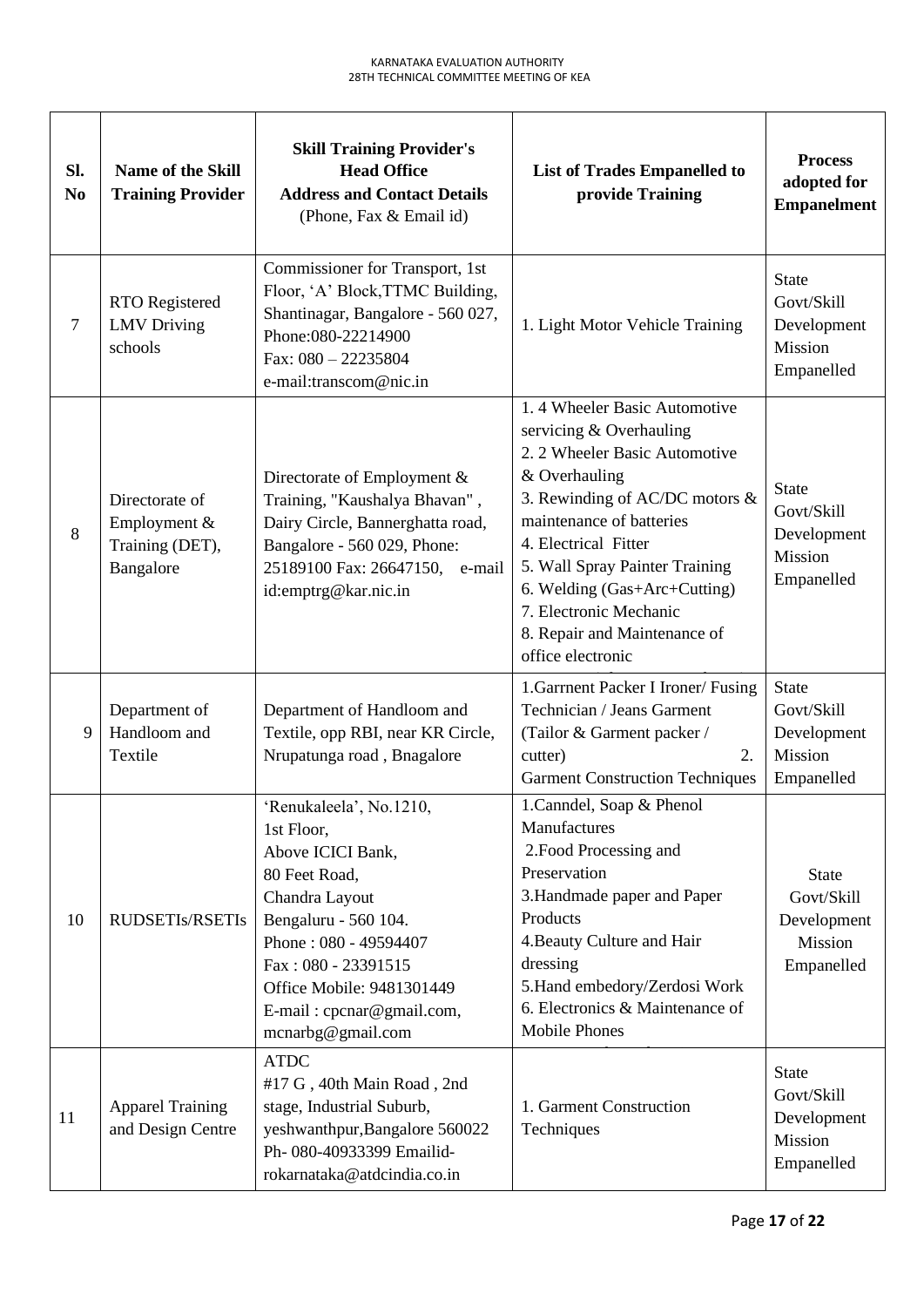### *ANNEXURE-2*

| no.            | <b>District</b>               | <b>CIPET</b>   | <b>KSRTC</b> | <b>RGRHCL</b> | GT&<br><b>TC</b> | <b>DIC</b>  | Fire &<br><b>Emergencies</b> | <b>DET</b> | <b>RSETI</b> | <b>VTP</b>   | <b>KEONICS</b> | <b>KGTTI</b> | <b>LMV</b> | <b>HEALTH</b>  | <b>Total</b> |
|----------------|-------------------------------|----------------|--------------|---------------|------------------|-------------|------------------------------|------------|--------------|--------------|----------------|--------------|------------|----------------|--------------|
| $\mathbf{1}$   | <b>BBMP</b>                   | 0              |              |               |                  |             |                              |            |              |              |                |              |            |                | 0            |
| $\overline{2}$ | Bengaluru -<br>Doddaballapura | $\overline{7}$ | 5            | 0             |                  |             | 5                            |            |              |              |                |              |            |                | 17           |
| 3              | Ramanagara                    | $\mathbf 0$    | $\mathbf 0$  | 85            |                  |             | 0                            |            |              |              | 85             |              |            |                | 170          |
| 4              | Chitradurga                   | $\pmb{0}$      | $\mathbf 0$  | 0             |                  |             | 0                            | 35         |              |              |                |              |            | 95             | 130          |
| 5              | Davanagere                    | $\mathbf 0$    | $\mathbf 0$  | 0             |                  |             | 0                            |            |              |              |                |              |            |                | $\mathbf 0$  |
| 6              | Kolar                         | 6              | $\mathbf 0$  | 0             | 40               |             | 4                            |            |              |              |                |              | 40         |                | 90           |
| $\overline{7}$ | Robertsonpet                  | 6              | $\mathbf 0$  | 0             |                  |             | 4                            |            |              |              |                |              |            |                | 10           |
| 8              | Bhadravathi                   | 6              | 12           | 75            |                  |             | 0                            |            | 100          |              |                |              |            |                | 193          |
| 9              | Chikkaballapur                | $\overline{3}$ | $\mathbf 0$  | 45            |                  |             | 11                           |            |              |              | 70             |              | 25         |                | 154          |
| 10             | Shivamogga                    | $\overline{2}$ | 6            | 30            |                  |             | $\mathbf 0$                  |            |              |              | 170            |              |            |                | 208          |
| 11             | Tumkur                        | $\mathbf 0$    | $\mathbf 0$  | $\mathbf 0$   |                  |             | $\mathbf 0$                  |            |              |              |                |              |            |                | $\mathbf 0$  |
|                | <b>Sub Total</b>              | 30             | 23           | 235           | 40               | $\mathbf 0$ | 24                           | 35         | 100          | 0            | 325            | $\mathbf 0$  | 65         | 95             | 972          |
| 12             | Chikkamagaluru                | 6              | $\mathbf 0$  |               |                  |             | 0                            |            |              |              |                |              |            |                | 6            |
| 13             | Mangalore                     | $\mathsf 0$    | 18           |               |                  |             | 0                            |            | 60           |              |                |              |            |                | 78           |
| 14             | Udupi                         | $\mathbf 0$    | $\mathbf 0$  |               |                  | 50          | $\mathbf 0$                  | 13         |              |              | 115            |              | 50         |                | 228          |
| 15             | Hassan                        | 6              | 53           | $\mathbf 0$   |                  | 303         | $\mathbf 0$                  | 32         |              |              | 84             |              | 40         |                | 518          |
| 16             | Madikeri                      | $\mathbf 0$    | $\mathbf 0$  |               |                  |             | 0                            |            |              |              |                |              |            |                | $\mathbf 0$  |
| 17             | Mandya                        | 0              | $\mathbf 0$  | $\mathbf 0$   |                  |             | 0                            |            |              |              | 62             |              | 85         |                | 147          |
| 18             | Mysuru                        | 9              | $\mathbf 0$  | $\pmb{0}$     |                  |             | 0                            |            |              |              |                |              | 230        |                | 239          |
| 19             | Chamrajnagara                 | 6              | $\mathbf 0$  | $\mathbf 0$   |                  |             | 0                            |            |              |              | 296            |              | 240        |                | 542          |
|                | <b>Sub Total</b>              | 27             | 71           | $\mathbf{0}$  | $\mathbf{0}$     | 353         | $\mathbf{0}$                 | 45         | 60           | $\mathbf{0}$ | 557            | $\mathbf 0$  | 645        | $\overline{0}$ | 1758         |
| 20             | Belgavi                       | $\mathbf 0$    | $\mathbf 0$  | 0             |                  |             | 0                            |            |              |              |                |              |            |                | $\pmb{0}$    |
| 21             | Vijayapura                    |                | 5            | 159           |                  |             | 0                            |            | 100          |              | 360            |              | 149        |                | 773          |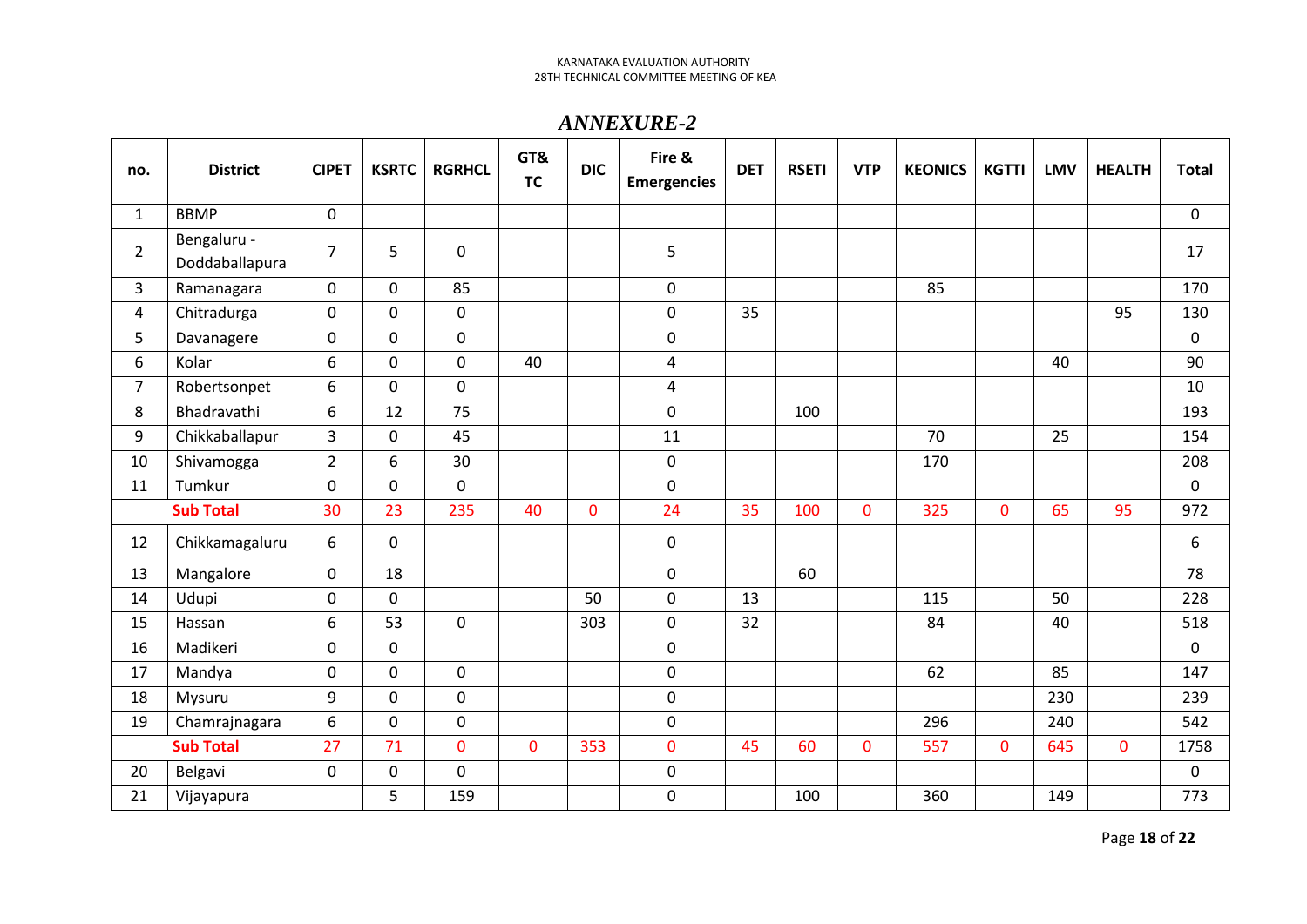|    | Sl.no.<br><b>District</b> | <b>CIPET</b> | <b>KSRTC</b> |             |              | <b>RGRHCL</b> | GT&                | <b>DIC</b> | Fire & | <b>DET</b>  | <b>RSETI</b> | <b>VTP</b>   | <b>KEONICS</b> | <b>KGTTI</b> | <b>LMV</b> | <b>HEALTH</b> | <b>Total</b> |
|----|---------------------------|--------------|--------------|-------------|--------------|---------------|--------------------|------------|--------|-------------|--------------|--------------|----------------|--------------|------------|---------------|--------------|
|    |                           |              |              |             | <b>TC</b>    |               | <b>Emergencies</b> |            |        |             |              |              |                |              |            |               |              |
|    |                           |              |              |             |              |               |                    |            |        |             |              |              |                |              |            |               |              |
| 22 | Bagalkot                  |              | $\mathbf 0$  | $\mathbf 0$ |              |               | $\mathsf 0$        |            |        |             |              |              |                |              | 0          |               |              |
| 23 | Hubbali -<br>Dharwad      | 0            | 0            | $\mathbf 0$ |              |               | $\mathbf 0$        | 20         |        |             | 156          |              | 40             |              | 216        |               |              |
| 24 | Gadag-Betageri            | 3            | $\mathbf 0$  | $\mathbf 0$ |              |               | 0                  |            |        |             | 50           |              |                |              | 53         |               |              |
| 25 | Ranibennur                | 0            | 12           | 40          |              |               | $\mathbf 0$        |            |        |             | 110          |              | 98             |              | 260        |               |              |
| 26 | Haveri                    |              | 0            | $\mathbf 0$ |              |               | $\pmb{0}$          |            |        |             |              |              |                |              | 0          |               |              |
| 27 | Karwar                    |              | $\mathbf 0$  | 0           |              |               | $\pmb{0}$          |            |        |             | 95           |              |                |              | 95         |               |              |
|    | <b>Sub Total</b>          | 3            | 17           | 199         | 0            | 0             | $\mathbf 0$        | 20         | 100    | $\mathbf 0$ | 771          | $\mathbf{0}$ | 287            | $\mathbf{0}$ | 1397       |               |              |
| 28 | <b>Bellary</b>            | 0            | 5            |             |              |               | $\pmb{0}$          |            |        |             | 663          |              |                |              | 668        |               |              |
| 29 | Bidar                     |              | 30           | 120         |              |               | $\pmb{0}$          | 100        |        |             | 85           |              |                |              | 335        |               |              |
| 30 | Hospet                    | 0            | 11           |             |              |               | $\mathbf 0$        | 66         |        |             | 843          |              | 186            |              | 1106       |               |              |
| 31 | Kalaburgi                 | 0            | 0            | $\mathbf 0$ |              |               | $\mathbf 0$        |            |        |             |              |              |                |              | 0          |               |              |
| 32 | Yadagir                   | 0            | 0            | $\mathbf 0$ |              |               | $\mathbf 0$        |            |        |             | 40           |              |                |              | 40         |               |              |
| 33 | Raichur                   |              | $\mathbf{0}$ | $\mathbf 0$ |              |               | $\mathbf 0$        |            |        |             |              |              |                |              | 0          |               |              |
| 34 | Koppal                    |              | $\mathbf 0$  | 50          |              | 45            | $\mathbf 0$        |            | 30     |             | 20           |              | 105            |              | 250        |               |              |
| 35 | Gangavathi                |              | $\mathbf 0$  | $\mathbf 0$ |              |               | $\mathsf 0$        |            |        |             |              |              |                |              | 0          |               |              |
|    | <b>Sub Total</b>          | $\mathbf{0}$ | 46           | 170         | $\mathbf{O}$ | 45            | $\mathbf 0$        | 166        | 30     | $\mathbf 0$ | 1651         | $\mathbf{0}$ | 291            | $\mathbf 0$  | 2399       |               |              |
|    | <b>Grand Total</b>        | 60           | 157          | 604         | 40           | 398           | 24                 | 266        | 290    | $\mathbf 0$ | 3304         | 0            | 1288           | 95           | 6526       |               |              |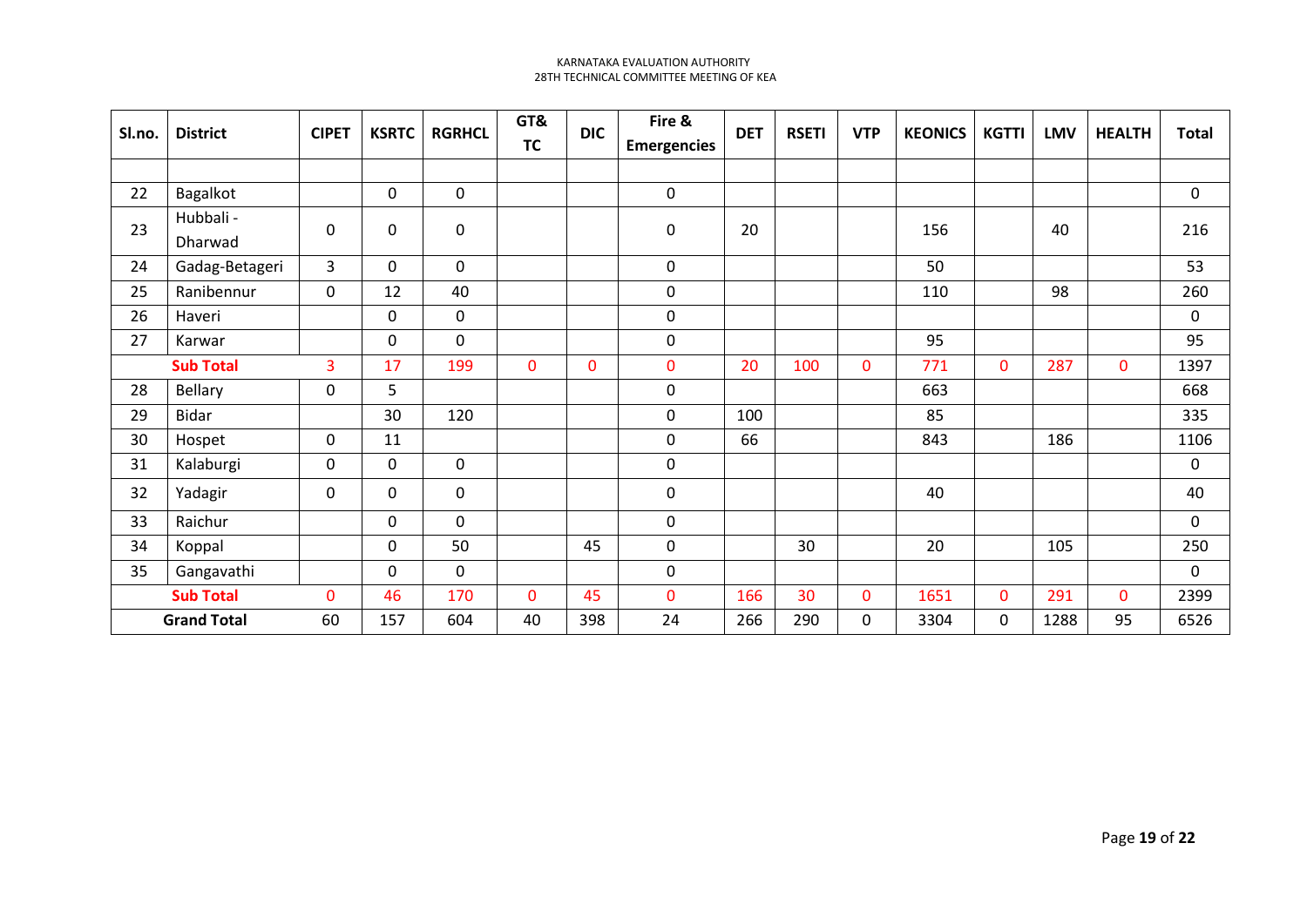### *ANNEXURE-3*

|           |                                       | <b>List of Trades and Courses under NULM</b>    |                  |                                                         |                                                        |
|-----------|---------------------------------------|-------------------------------------------------|------------------|---------------------------------------------------------|--------------------------------------------------------|
|           | <b>State: Karnataka</b>               |                                                 | Month:March      |                                                         | Year: 2014-15                                          |
| Sl.<br>NO | Name of the<br><b>Training Centre</b> | <b>Name of the Trade</b>                        | Sl.<br>No.       | <b>Name of the Course</b>                               | <b>Duration of</b><br><b>Course in</b><br><b>Hours</b> |
|           |                                       |                                                 | $\mathbf{1}$     | <b>CNC</b> Turning                                      | 430                                                    |
|           |                                       |                                                 | $\overline{2}$   | <b>CNC Milling</b>                                      | 430                                                    |
|           | Government Tool                       | Production and Manufacturing                    | 3                | Turner                                                  | 430                                                    |
| 1         | Room & Training<br>Center (GT&TC),    |                                                 | $\overline{4}$   | Miller                                                  | 430                                                    |
|           | Bangalore                             |                                                 | 5                | Grinder                                                 | 430                                                    |
|           |                                       | <b>Information Communication</b><br>Technologys | 6                | Auto CAD/solid works                                    | 325                                                    |
|           |                                       |                                                 | $\boldsymbol{7}$ | <b>Basic Embedded System Course</b>                     | 380                                                    |
|           |                                       | Electronics                                     | $\,8\,$          | IT Essential Hardware & Software(ITE)                   | 200                                                    |
|           |                                       |                                                 | 9                | <b>Advance Embedded System</b>                          | 380                                                    |
|           |                                       | Fabrication                                     | 10               | Basic Welding Technologies TIG &<br><b>MIG</b>          | 430                                                    |
| 2         |                                       | Fabrication                                     |                  | Advanced welding Technologies                           | 430                                                    |
|           |                                       | <b>Industrial Electrical</b>                    | 12               | Motor and Pump Maintance                                | 360                                                    |
|           | <b>KGTTI</b>                          |                                                 | 13               | Industrial & House wiring                               | 360                                                    |
|           |                                       |                                                 | 14               | Networking Technologies                                 | 380                                                    |
|           |                                       | Electrical                                      | 15               | 3 D Product/tool designer                               | 430                                                    |
|           |                                       |                                                 | 16               | Electrical Panel maintainance technician                | 360                                                    |
|           |                                       |                                                 | 17               | <b>CNC</b> Turning                                      | 430                                                    |
|           |                                       | Production and Manufacturing                    | 18               | <b>CNC Milling</b>                                      | 430                                                    |
|           |                                       |                                                 | 19               | Turner                                                  | 430                                                    |
|           |                                       |                                                 | 20               | Miller                                                  | 430                                                    |
|           |                                       | Automotive Repair                               | 21               | 4 Wheeler Basic Automotive servicing &<br>Overhauling   | 430                                                    |
|           |                                       |                                                 | 22               | 2 Wheeler Basic Automotive $\&$<br>Overhauling          | 430                                                    |
|           |                                       | Electrical                                      | 23               | Rewinding of AC/DC motors &<br>maintenance of batteries | 430                                                    |
|           |                                       |                                                 | 24               | <b>Electrical Fitter</b>                                | 430                                                    |
| 3         | <b>ITI</b>                            | Painting                                        | 25               | <b>Wall Spray Painter Training</b>                      | 210                                                    |
|           |                                       | Fabrication                                     | 26               | Welding (Gas+Arc+Cutting)                               | 430                                                    |
|           |                                       | Electronics                                     | 27               | <b>Electronic Mechanic</b>                              | 430                                                    |
|           |                                       | Printing                                        | 28               | Printing operator (Basic Screen<br>Printing)            | 430                                                    |
| Sl.<br>NO | Name of the<br><b>Training Centre</b> | <b>Name of the Trade</b>                        | Sl.<br>No.       | <b>Name of the Course</b>                               | <b>Duration of</b><br><b>Course in</b>                 |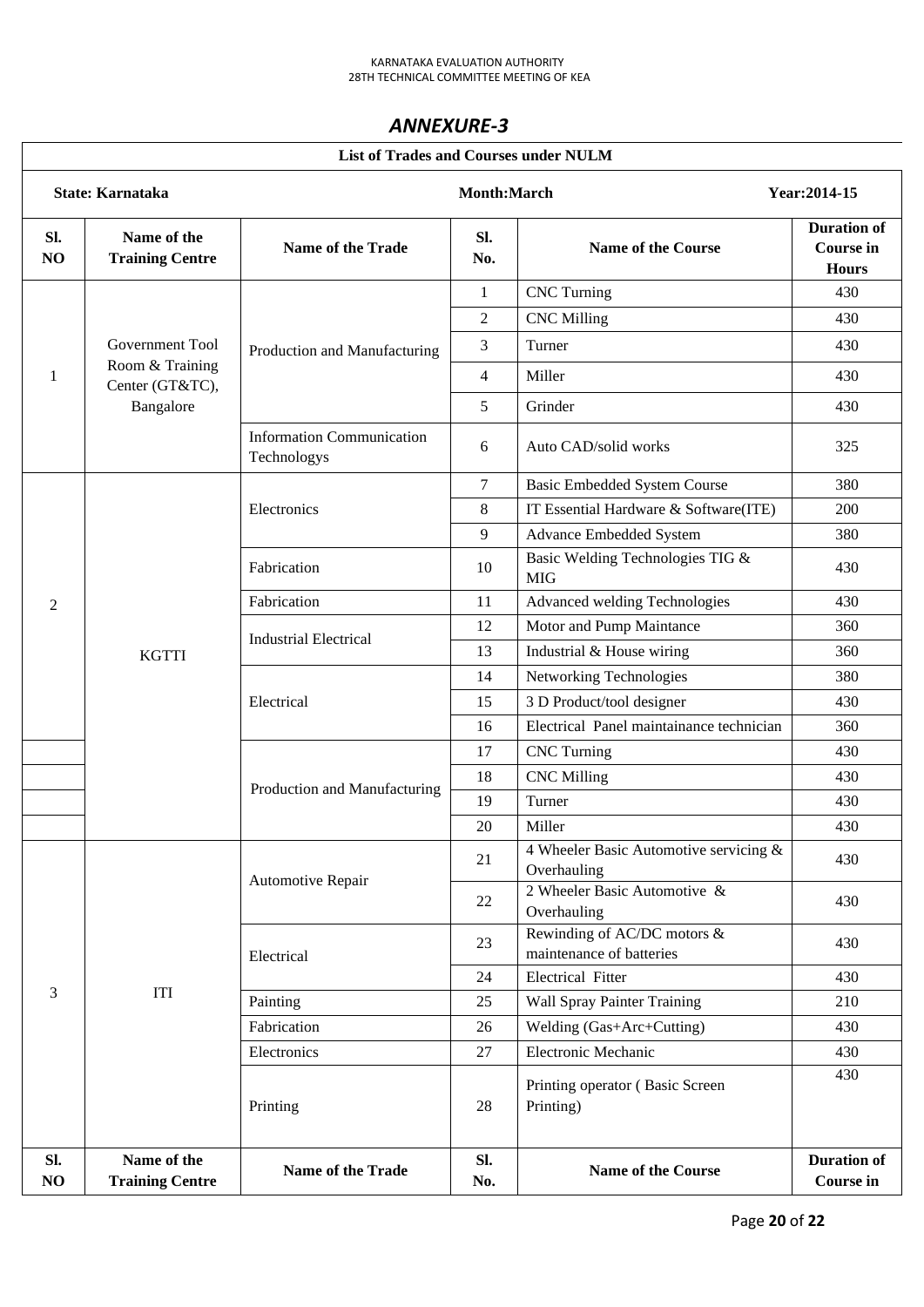|                          |                                      |                                                |                                                      |                                                            | <b>Hours</b> |
|--------------------------|--------------------------------------|------------------------------------------------|------------------------------------------------------|------------------------------------------------------------|--------------|
|                          |                                      |                                                | 29                                                   | Industrial Sewing Machine Technician                       | 360          |
|                          |                                      | <b>Garment Making</b>                          | 30                                                   | Garment Packer/Orioner/Fusing<br>Technician                | 360          |
| $\overline{\mathcal{A}}$ | <b>DIC</b>                           |                                                | 31                                                   | <b>Garment Construction Techniques</b>                     | 410          |
|                          |                                      | Leather and spoorts Goods                      | 32                                                   | Leather & Sports goods maker                               | 360          |
|                          |                                      | Fashion design                                 | 33                                                   | <b>Fashion Designing</b>                                   | 360          |
|                          |                                      |                                                | 34                                                   | Midwifery Assistant & Basic Anatomy<br>& Physiology        | 430          |
|                          |                                      |                                                | 35                                                   | Nursing Aids                                               | 400          |
| 5                        | Dept of Health and<br>Family Welfare | Medical and Nursing                            | 36                                                   | Health care multipurpose worker                            | 430          |
|                          |                                      |                                                | Radiology Technician & Basic anatomy<br>& physiology | 430                                                        |              |
|                          |                                      |                                                | 38                                                   | <b>Bedside Assistants</b>                                  | 430          |
| 6                        | <b>KSRTC</b>                         |                                                | 39                                                   | Heavy Vehicle Driving                                      | 192          |
| 7                        | <b>KSFES</b>                         | Fire and Safety Engineering                    | 40                                                   | Fire Assistant & Rescue operator                           | 192          |
|                          |                                      |                                                | 41                                                   | <b>Basic Carpenter</b>                                     | 38           |
| 8                        | <b>RGRHCL</b>                        | Construction                                   | 42                                                   | Bar bender or Mason                                        | 38           |
|                          |                                      |                                                | 43                                                   | Plumbing & sanitation                                      | 38           |
|                          |                                      |                                                | 44                                                   | Basic Electrical & House wiring                            | 38           |
|                          |                                      | <b>Information Communication</b><br>Technology | 45                                                   | Computer Fundamentals & MS office,<br>Internet, DTP        | 120          |
|                          |                                      | <b>Banking and Accounting</b>                  | 46                                                   | Accounting & Tally                                         | 300          |
|                          |                                      | Soft skills                                    | 47                                                   | Soft Skills, spoken English &<br>Communication skills      | 280          |
|                          |                                      |                                                | 48                                                   | <b>Basic Embedded System Course</b>                        | 300          |
|                          |                                      | Electronics                                    | 49                                                   | Advanced embedded system                                   | 360          |
| 9                        | <b>KEONICS</b>                       |                                                | 50                                                   | IT Essential Hardware & Software(ITE)                      | 180          |
|                          |                                      | <b>Banking and Accounting</b>                  | 51                                                   | Banking & Accounting                                       | 300          |
|                          |                                      |                                                | 52                                                   | <b>Advanced Training in Computer</b><br>Application (ATCA) | 300          |
|                          |                                      | <b>Information Communication</b><br>Technology | 53                                                   | Compter Programming (CPR)                                  | 300          |
|                          |                                      |                                                | 54                                                   | Call Centre Training (CCT)                                 | 360          |